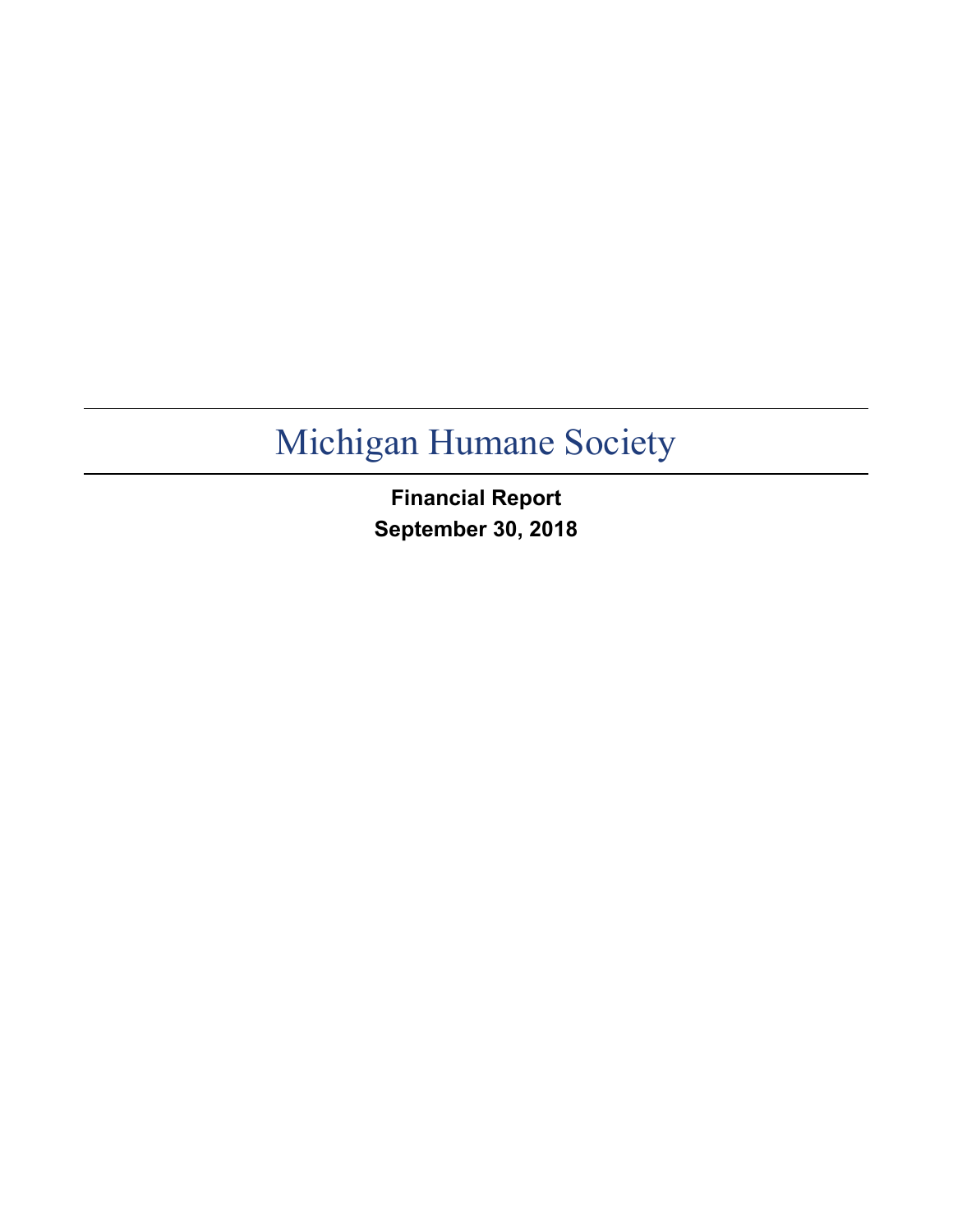# Contents

| <b>Independent Auditor's Report</b>               |         |  |  |  |
|---------------------------------------------------|---------|--|--|--|
| <b>Financial Statements</b>                       |         |  |  |  |
| <b>Balance Sheet</b>                              | 2       |  |  |  |
| Statement of Activities and Changes in Net Assets | 3       |  |  |  |
| <b>Statement of Functional Expenses</b>           | $4 - 5$ |  |  |  |
| <b>Statement of Cash Flows</b>                    | 6       |  |  |  |
| Notes to Financial Statements                     | 7-18    |  |  |  |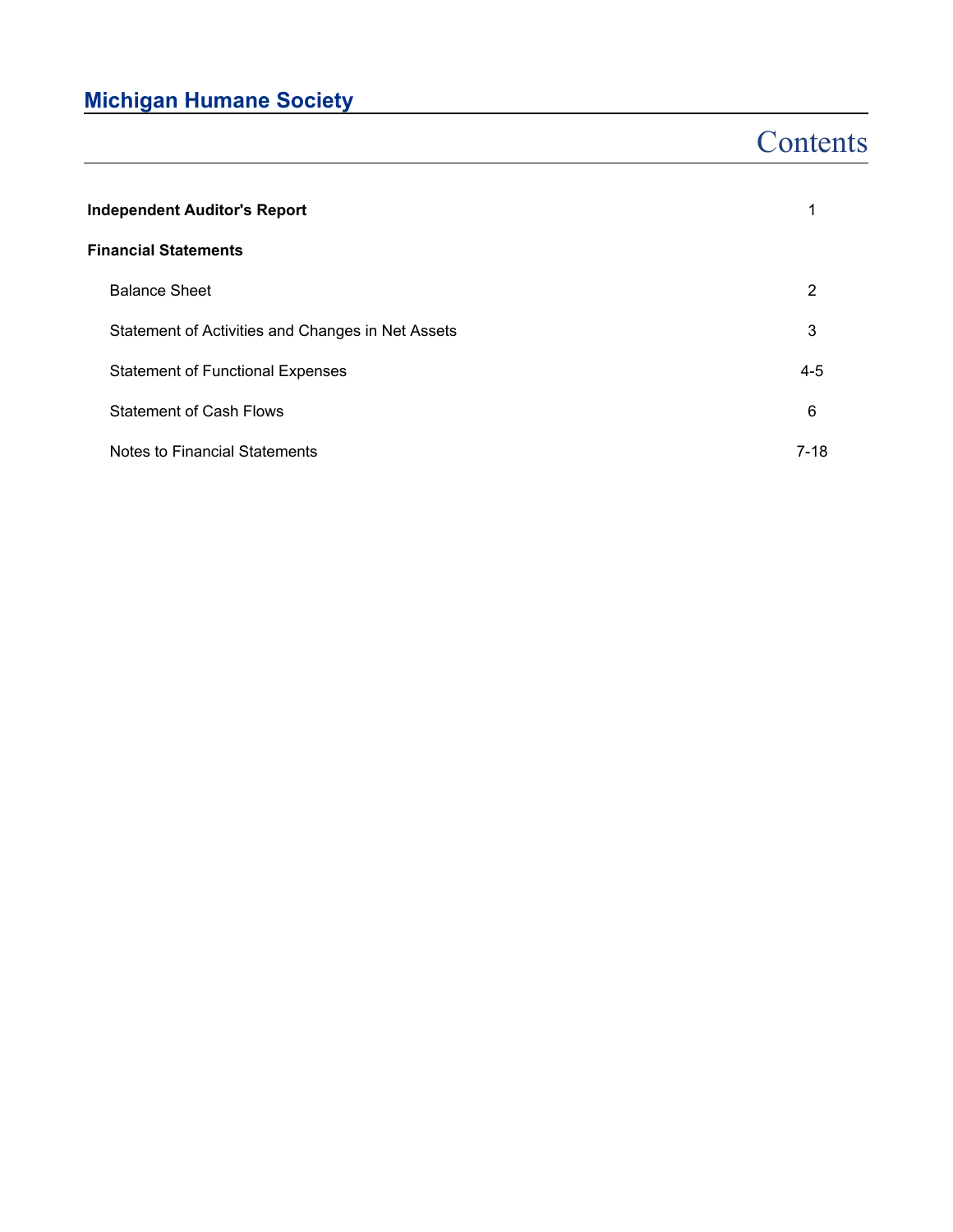

**Plante & Moran, PLLC** 1098 Woodward Avenue Detroit, MI 48226-1906 Tel: 313.496.7200 Fax: 313.496.7201 plantemoran.com

#### **Independent Auditor's Report**

To the Board of Directors Michigan Humane Society

We have audited the accompanying financial statements of Michigan Humane Society (the "Organization"), which comprise the balance sheet as of September 30, 2018 and 2017 and the related statements of activities and changes in net assets, functional expenses, and cash flows for the years then ended, and the related notes to the financial statements.

#### *Management's Responsibility for the Financial Statements*

Management is responsible for the preparation and fair presentation of these financial statements in accordance with accounting principles generally accepted in the United States of America; this includes the design, implementation, and maintenance of internal control relevant to the preparation and fair presentation of financial statements that are free from material misstatement, whether due to fraud or error.

#### *Auditor's Responsibility*

Our responsibility is to express an opinion on these financial statements based on our audits. We conducted our audits in accordance with auditing standards generally accepted in the United States of America. Those standards require that we plan and perform the audits to obtain reasonable assurance about whether the financial statements are free from material misstatement.

An audit involves performing procedures to obtain audit evidence about the amounts and disclosures in the financial statements. The procedures selected depend on the auditor's judgment, including the assessment of the risks of material misstatement of the financial statements, whether due to fraud or error. In making those risk assessments, the auditor considers internal control relevant to the entity's preparation and fair presentation of the financial statements in order to design audit procedures that are appropriate in the circumstances, but not for the purpose of expressing an opinion on the effectiveness of the entity's internal control. Accordingly, we express no such opinion. An audit also includes evaluating the appropriateness of accounting policies used and the reasonableness of significant accounting estimates made by management, as well as evaluating the overall presentation of the financial statements.

We believe that the audit evidence we have obtained is sufficient and appropriate to provide a basis for our audit opinion.

#### *Opinion*

In our opinion, the financial statements referred to above present fairly, in all material respects, the financial position of Michigan Humane Society as of September 30, 2018 and 2017 and the changes in its net assets, functional expenses, and cash flows for the years then ended in accordance with accounting principles generally accepted in the United States of America.

Plante & Moran, PLLC

February 12, 2019

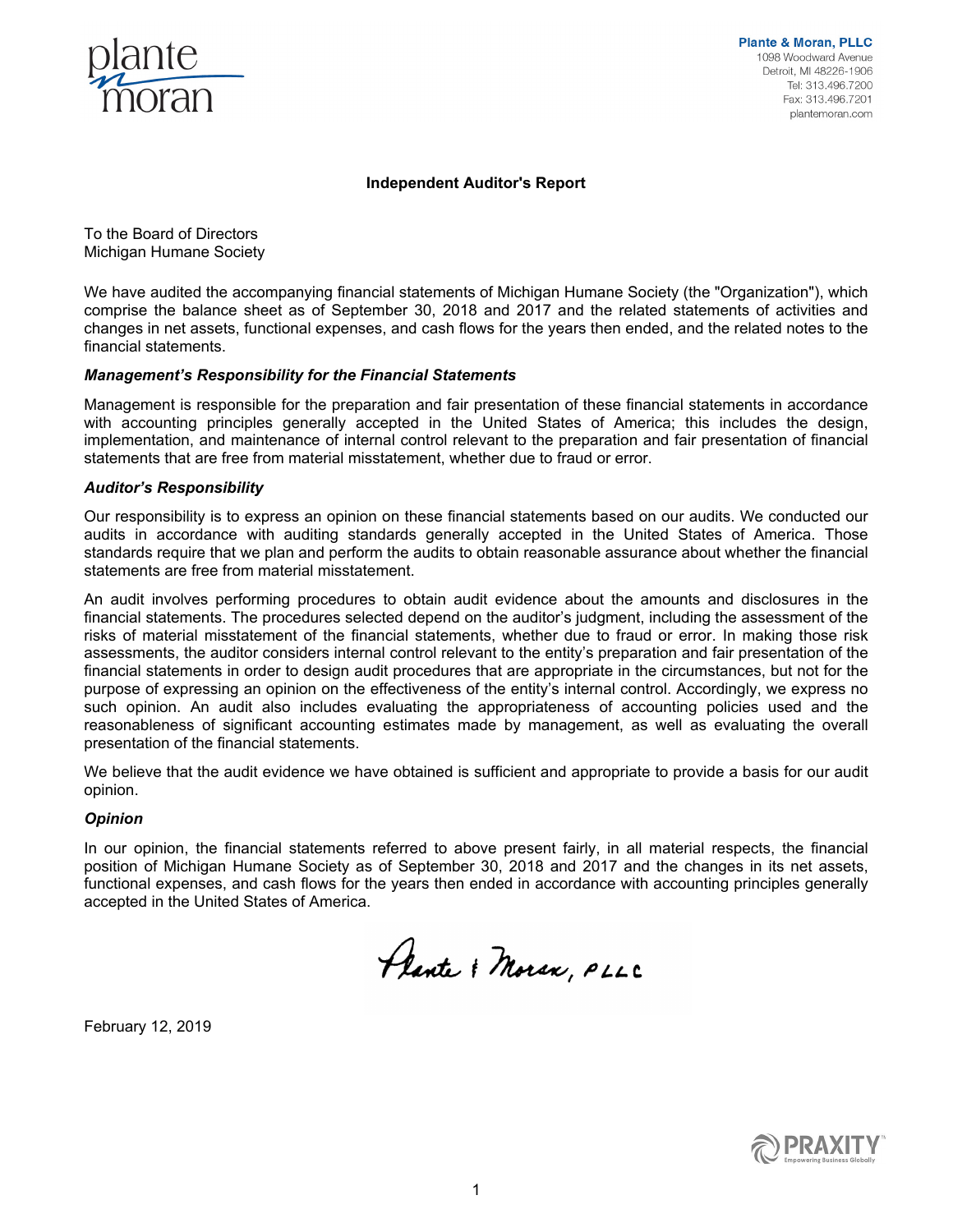## Balance Sheet

## **September 30, 2018 and 2017**

|                                                                                                                                                   | 2018                                 |    | 2017                                 |
|---------------------------------------------------------------------------------------------------------------------------------------------------|--------------------------------------|----|--------------------------------------|
| <b>Assets</b>                                                                                                                                     |                                      |    |                                      |
| Cash and cash equivalents<br>Investments (Note 4)<br>Accounts receivable:                                                                         | \$<br>1,507,080 \$<br>14,809,048     |    | 3,039,214<br>10,029,117              |
| Operational accounts receivable<br>Legacies and bequests receivable<br>Investment-related and other accounts receivable                           | 75,692<br>96,298<br>81,562           |    | 72,411<br>223,979<br>58,231          |
| Pledges receivable, capital campaign, and other - Net (Note 3)<br>Inventory                                                                       | 813,459<br>145,000                   |    | 2,527,798<br>205,040                 |
| Prepaid expenses and other<br>Assets restricted for long-term use<br>Interest in trusts (Note 4)                                                  | 163,087<br>209,829<br>860,514        |    | 285,041<br>194,805<br>838,083        |
| Property and equipment - Net (Note 5)                                                                                                             | 19,154,761                           |    | 19,950,367                           |
| <b>Total assets</b>                                                                                                                               | 37,916,330 \$                        |    | 37,424,086                           |
| <b>Liabilities and Net Assets</b>                                                                                                                 |                                      |    |                                      |
| <b>Liabilities</b><br>Accounts payable and other<br>Accrued salaries, wages, and employee benefits payable                                        | \$<br>594,082 \$<br>581,581          |    | 556,133<br>546,121                   |
| <b>Total liabilities</b>                                                                                                                          | 1,175,663                            |    | 1,102,254                            |
| <b>Net Assets</b><br>Unrestricted net assets (Note 7)<br>Temporarily restricted net assets (Note 8)<br>Permanently restricted net assets (Note 9) | 31,000,174<br>3,143,427<br>2,597,066 |    | 31,247,941<br>3,364,195<br>1,709,696 |
| Total net assets                                                                                                                                  | 36,740,667                           |    | 36,321,832                           |
| Total liabilities and net assets                                                                                                                  | 37,916,330                           | S. | 37,424,086                           |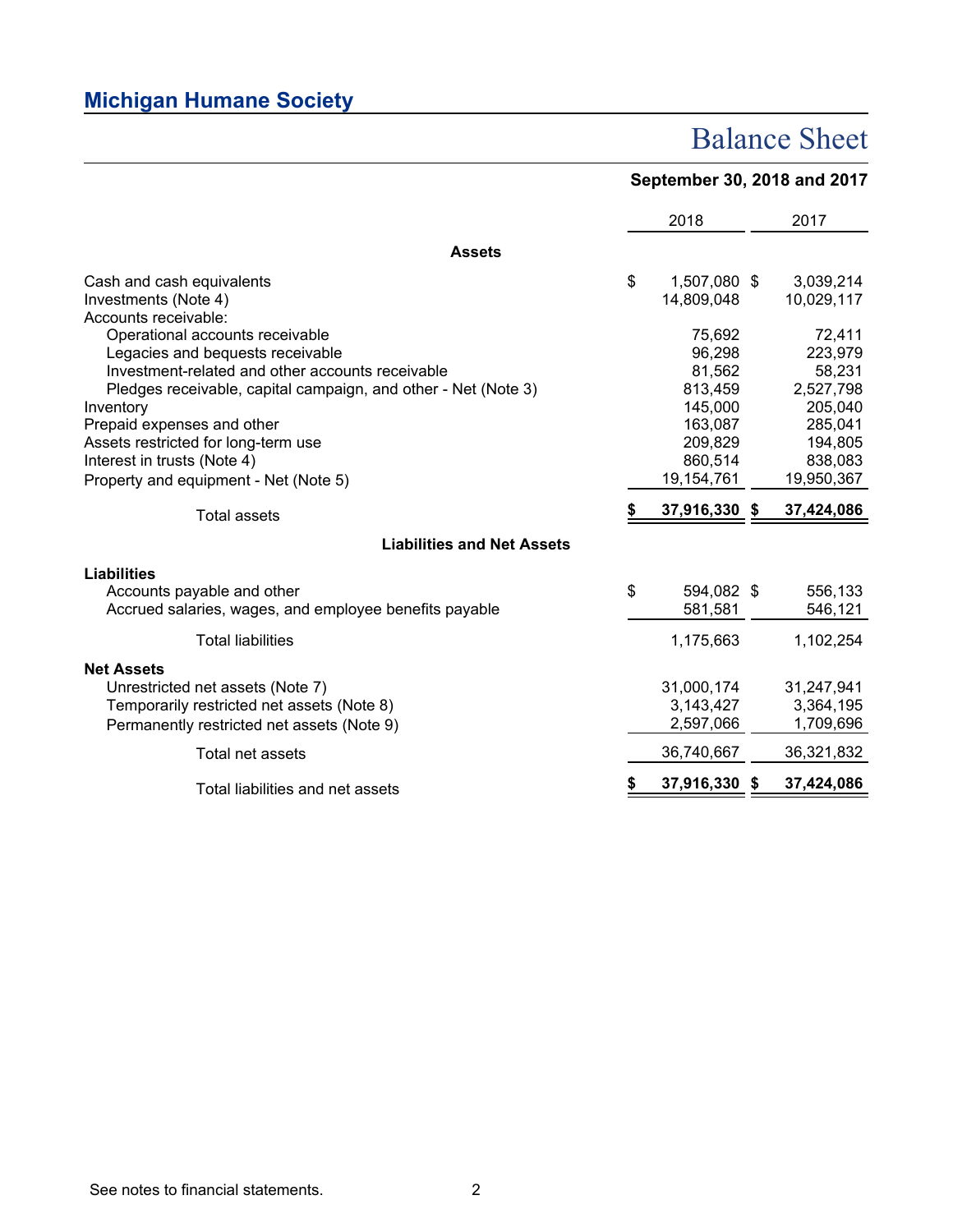# Statement of Activities and Changes in Net Assets

|                                                                     | 2018                | 2017 |              |
|---------------------------------------------------------------------|---------------------|------|--------------|
| <b>Changes in Unrestricted Net Assets</b>                           |                     |      |              |
| Revenue and support:                                                |                     |      |              |
| Contributions                                                       | \$<br>7,536,001 \$  |      | 5,077,729    |
| Legacies and bequests                                               | 3,862,409           |      | 7,320,301    |
| Adoption center and charitable veterinary hospital - Net (Note 10)  | 6,994,060           |      | 6,679,859    |
| Retail                                                              | 14,199              |      | 22,532       |
| Special event revenue:                                              |                     |      |              |
| Gross revenue                                                       | 1,407,967           |      | 1,371,190    |
| Direct benefit to donor costs                                       | (59, 298)           |      | (44, 860)    |
| Investment gains (Note 11)                                          | 817,605             |      | 1,181,569    |
| Gain on disposal of property and equipment                          | 4,929               |      |              |
| Net assets released from restrictions                               | 917,382             |      | 540,862      |
| Total unrestricted revenue, support, and net assets released        |                     |      |              |
| from restrictions                                                   | 21,495,254          |      | 22, 149, 182 |
|                                                                     |                     |      |              |
| Expenses:                                                           |                     |      |              |
| Program expenses                                                    | 16,830,938          |      | 16,680,116   |
| Support services:                                                   |                     |      |              |
| Management and general                                              | 1,651,885           |      | 804,859      |
| Fundraising                                                         | 3,260,198           |      | 2,768,957    |
| Total expenses                                                      | 21,743,021          |      | 20,253,932   |
| (Decrease) Increase in Unrestricted Net Assets                      | (247, 767)          |      | 1,895,250    |
| <b>Changes in Temporarily Restricted Net Assets</b>                 |                     |      |              |
| Contributions                                                       | 337,453             |      | 2,036,605    |
| Legacies and bequests                                               | 95,509              |      | 78,979       |
| Investment gains (Note 11)                                          | 241,221             |      | 61,519       |
| Change in value of split-interest agreements                        | 22,431              |      | 14,010       |
| Net assets released from restrictions                               | (917, 382)          |      | (540, 862)   |
|                                                                     |                     |      |              |
| (Decrease) Increase in Temporarily Restricted Net Assets            | (220, 768)          |      | 1,650,251    |
| <b>Changes in Permanently Restricted Net Assets - Contributions</b> | 887,370             |      | 589,238      |
| <b>Increase in Net Assets</b>                                       | 418,835             |      | 4,134,739    |
| <b>Net Assets - Beginning of year</b>                               | 36,321,832          |      | 32,187,093   |
| <b>Net Assets - End of year</b>                                     | \$<br>36,740,667 \$ |      | 36,321,832   |

## **Years Ended September 30, 2018 and 2017**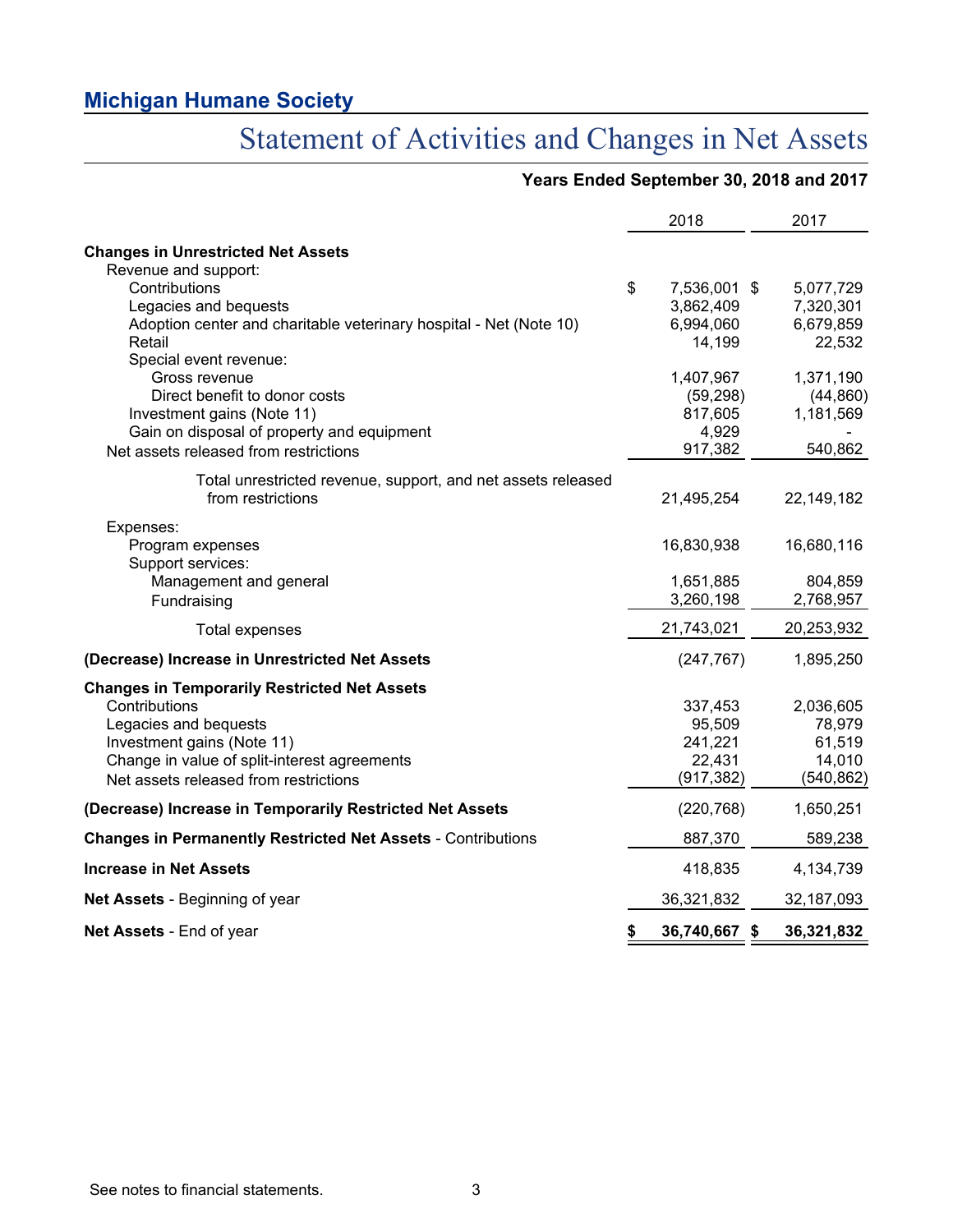# Statement of Functional Expenses

## **Year Ended September 30, 2018**

|                                     |    |              |    | <b>Support Services</b> |    |             |    |            |
|-------------------------------------|----|--------------|----|-------------------------|----|-------------|----|------------|
|                                     |    | Program      |    | Management              |    |             |    |            |
|                                     |    | Services     |    | and General             |    | Fundraising |    | Total      |
| <b>Salaries</b>                     | \$ | 8,405,322 \$ |    | 855,385 \$              |    | 900,962 \$  |    | 10,161,669 |
| Employee benefits                   |    | 1,037,061    |    | 97,457                  |    | 91,292      |    | 1,225,810  |
| Payroll taxes                       |    | 708,211      |    | 58,339                  |    | 69,884      |    | 836,434    |
| Total salaries and related expenses |    | 10,150,594   |    | 1,011,181               |    | 1,062,138   |    | 12,223,913 |
| Animal care                         |    | 2,819,643    |    |                         |    | 15,379      |    | 2,835,022  |
| Facility                            |    | 97,681       |    |                         |    |             |    | 97,681     |
| Insurance                           |    | 17,957       |    | 76,272                  |    | 1,191       |    | 95,420     |
| Vehicle                             |    | 120,413      |    | 12,136                  |    | 10,553      |    | 143,102    |
| Rental                              |    | 76,997       |    | 72,567                  |    | 61,055      |    | 210,619    |
| Repairs and maintenance - Building  |    | 211,288      |    | 2,390                   |    | 1,620       |    | 215,298    |
| <b>Utilities</b>                    |    | 498,299      |    | 4,216                   |    | 3,279       |    | 505,794    |
| Telephone and connectivity          |    | 129,550      |    | 15,254                  |    | 8,991       |    | 153,795    |
| Fundraising and special event costs |    | 112,088      |    |                         |    | 1,032,502   |    | 1,144,590  |
| Public relations and marketing      |    | 290,670      |    |                         |    | 211,775     |    | 502,445    |
| Postage                             |    | 25,606       |    | 2,724                   |    | 385,036     |    | 413,366    |
| Printing                            |    | 104,587      |    | 453                     |    | 109,753     |    | 214,793    |
| Professional fees                   |    | 425,601      |    | 88,499                  |    | 201,034     |    | 715,134    |
| Office supplies and expenses        |    | 258,904      |    | 36,660                  |    | 17,111      |    | 312,675    |
| Meeting                             |    | 7,948        |    | 3,153                   |    | 5,987       |    | 17,088     |
| Employee                            |    | 124,170      |    | 19,353                  |    | 8,696       |    | 152,219    |
| Cost of sales                       |    |              |    |                         |    | 5,686       |    | 5,686      |
| Investment and banking fees         |    | 19,013       |    | 230,842                 |    | 66,060      |    | 315,915    |
| IT licenses and support             |    | 307,495      |    | 49,968                  |    | 62,751      |    | 420,214    |
| Support of collaborative efforts    |    | 3,499        |    |                         |    |             |    | 3,499      |
| Bad debt                            |    |              |    |                         |    | (42, 753)   |    | (42, 753)  |
| Depreciation                        |    | 997,660      |    | 10,668                  |    | 26,727      |    | 1,035,055  |
| Other                               |    | 31,275       |    | 15,549                  |    | 5,627       |    | 52,451     |
| Direct benefit to donor costs       |    |              |    |                         |    |             |    | 59,298     |
| Total functional expenses           |    | 16,830,938   | S. | 1,651,885               | \$ | 3,260,198   | \$ | 21,802,319 |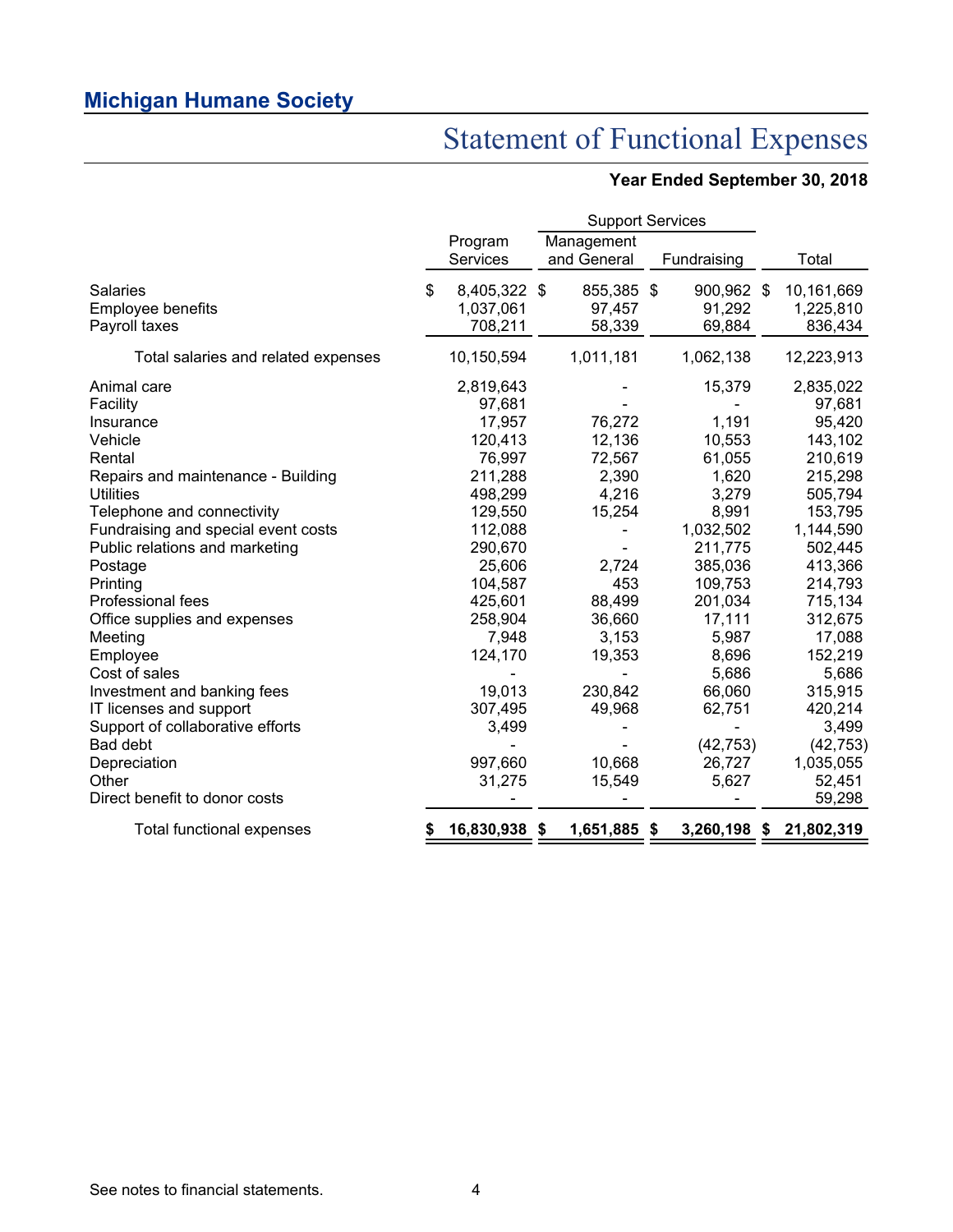# Statement of Functional Expenses

## **Year Ended September 30, 2017**

|                                     |    |              | <b>Support Services</b> |                   |                  |
|-------------------------------------|----|--------------|-------------------------|-------------------|------------------|
|                                     |    | Program      | Management              |                   |                  |
|                                     |    | Services     | and General             | Fundraising       | Total            |
| Salaries                            | \$ | 8,376,483 \$ | 254,587 \$              | 763,630 \$        | 9,394,700        |
| Employee benefits                   |    | 1,187,332    | 72,829                  | 73,811            | 1,333,972        |
| Payroll taxes                       |    | 667,835      | 60,849                  | 55,649            | 784,333          |
| Total salaries and related expenses |    | 10,231,650   | 388,265                 | 893,090           | 11,513,005       |
| Animal care                         |    | 2,529,109    | 1,187                   | 60                | 2,530,356        |
| Facility                            |    | 237,681      | 181                     | 174               | 238,036          |
| Insurance                           |    | 75,481       | 1,028                   | 2,368             | 78,877           |
| Vehicle                             |    | 134,196      | 11,180                  | 9,514             | 154,890          |
| Rental                              |    | 119,506      | 41,873                  | 37,411            | 198,790          |
| Repairs and maintenance - Building  |    | 242,970      | 704                     | 105               | 243,779          |
| <b>Utilities</b>                    |    | 462,977      | 2,969                   | 2,300             | 468,246          |
| Telephone and connectivity          |    | 125,343      | 10,704                  | 8,922             | 144,969          |
| Fundraising and special event costs |    | 196,745      | 345                     | 890,684           | 1,087,774        |
| Public relations and marketing      |    | 351,051      | 49                      | 192,452           | 543,552          |
| Postage                             |    | 36,059       | 2,247                   | 364,407           | 402,713          |
| Printing                            |    | 114,055      | 842                     | 50,877            | 165,774          |
| Professional fees                   |    | 134,787      | 188,440                 | 140,001           | 463,228          |
| Office supplies and expenses        |    | 87,033       | 28,003                  | 6,204             | 121,240          |
| Meeting                             |    | 7,545        | 2,003                   | 613               | 10,161           |
| Employee                            |    | 67,300       | 7,336                   | 6,092             | 80,728           |
| Cost of sales                       |    | 10,471       |                         | 1,770             | 12,241           |
| Investment and banking fees         |    | 144,118      | 50,972                  | 122,288           | 317,378          |
| IT licenses and support             |    | 110,958      | 17,407                  | 34,749            | 163,114          |
| Support of collaborative efforts    |    | 36,527       |                         |                   | 36,527           |
| Depreciation                        |    | 1,079,639    | 11,839                  | 27,869            | 1,119,347        |
| <b>Bad debt</b>                     |    |              |                         | (30, 810)         | (30, 810)        |
| Interest                            |    | 61,355       |                         |                   | 61,355           |
| Other                               |    | 83,560       | 37,285                  | 7,817             | 128,662          |
| Direct benefit to donor costs       |    |              |                         |                   | 44,860           |
| Total functional expenses           |    | 16,680,116   | 804,859<br>\$           | 2,768,957<br>- \$ | \$<br>20,298,792 |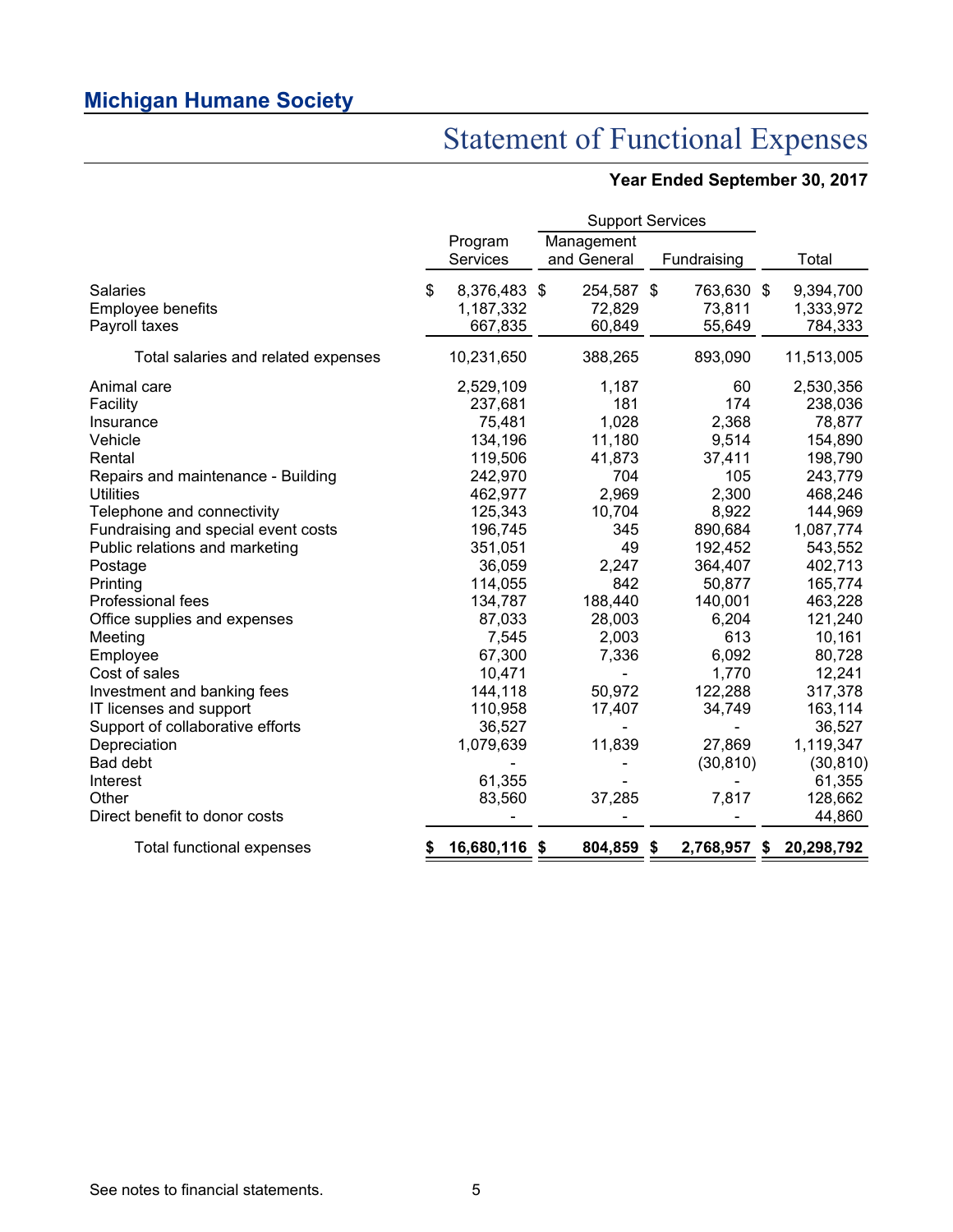## Statement of Cash Flows

## **Years Ended September 30, 2018 and 2017**

|                                                                            | 2018               | 2017         |
|----------------------------------------------------------------------------|--------------------|--------------|
| <b>Cash Flows from Operating Activities</b>                                |                    |              |
| Increase in net assets                                                     | \$<br>418,835 \$   | 4,134,739    |
| Adjustments to reconcile increase in net assets to net cash from operating |                    |              |
| activities:                                                                |                    |              |
| Depreciation                                                               | 1,035,055          | 1,119,347    |
| Amortization discount on pledges receivable                                | (68, 800)          | (97, 167)    |
| Net realized and unrealized gains on investments                           | (540, 736)         | (1,087,637)  |
| Donated investments                                                        | (1,095,292)        | (124, 212)   |
| Bad debt recovery                                                          | (42, 753)          | (30, 810)    |
| Change in value of interest in trusts                                      | (22, 431)          | (14, 010)    |
| Contributions for future operations - Bequests receivable                  | (95, 509)          | (78, 979)    |
| Contributions restricted for endowment                                     | (887, 370)         | (589, 238)   |
| Gain on sale of property, plant, equipment                                 | (4,929)            |              |
| Changes in operating assets and liabilities that (used) provided cash:     |                    |              |
|                                                                            |                    |              |
| Operational accounts receivable                                            | (3,281)            | (32, 995)    |
| Legacies and bequests receivable                                           | 223,190            | 475,652      |
| Other accounts receivable                                                  | (23, 331)          | (44, 877)    |
| Pledges receivable                                                         | (102, 500)         |              |
| Inventory                                                                  | 60,040             | 292,021      |
| Prepaid expenses and other                                                 | 121,954            | (96, 572)    |
| Accounts payable and other                                                 | 37,949             | (126, 412)   |
| Accrued salaries, wages, and employee benefits payable                     | 35,460             | 98,698       |
| Net cash (used in) provided by operating activities                        | (954, 449)         | 3,797,548    |
| <b>Cash Flows from Investing Activities</b>                                |                    |              |
| Purchase of property and equipment                                         | (240, 712)         | (315, 144)   |
| Proceeds from disposition of property and equipment                        | 6,192              |              |
| Purchases of investments                                                   | (29, 718, 311)     | (8,620,385)  |
| Proceeds from sales and maturities of investments                          | 26,574,408         | 7,568,403    |
|                                                                            |                    |              |
| Net cash used in investing activities                                      | (3,378,423)        | (1,367,126)  |
| <b>Cash Flows from Financing Activities</b>                                |                    |              |
| Payments on debt                                                           |                    | (4,964,203)  |
| Proceeds from capital campaign contributions                               | 1,928,392          | 1,789,907    |
| Proceeds from endowment gifts                                              | 887,370            | 1,489,238    |
| Net cash provided by (used in) financing activities                        | 2,815,762          | (1,685,058)  |
| Net (Decrease) Increase in Cash and Cash Equivalents                       | (1,517,110)        | 745,364      |
| Cash and Cash Equivalents - Beginning of year                              | 3,234,019          | 2,488,655    |
| Cash and Cash Equivalents - End of year                                    | \$<br>1,716,909 \$ | 3,234,019    |
|                                                                            |                    |              |
| <b>Balance Sheet Classification of Cash and Cash Equivalents</b>           | \$                 |              |
| Cash and cash equivalents                                                  | 1,507,080 \$       | 3,039,214    |
| Assets restricted for long-term use                                        | 209,829            | 194,805      |
| Total cash                                                                 | \$<br>1,716,909 \$ | 3,234,019    |
| Supplemental Cash Flow Information - Cash paid for interest                | \$                 | \$<br>70,557 |
|                                                                            |                    |              |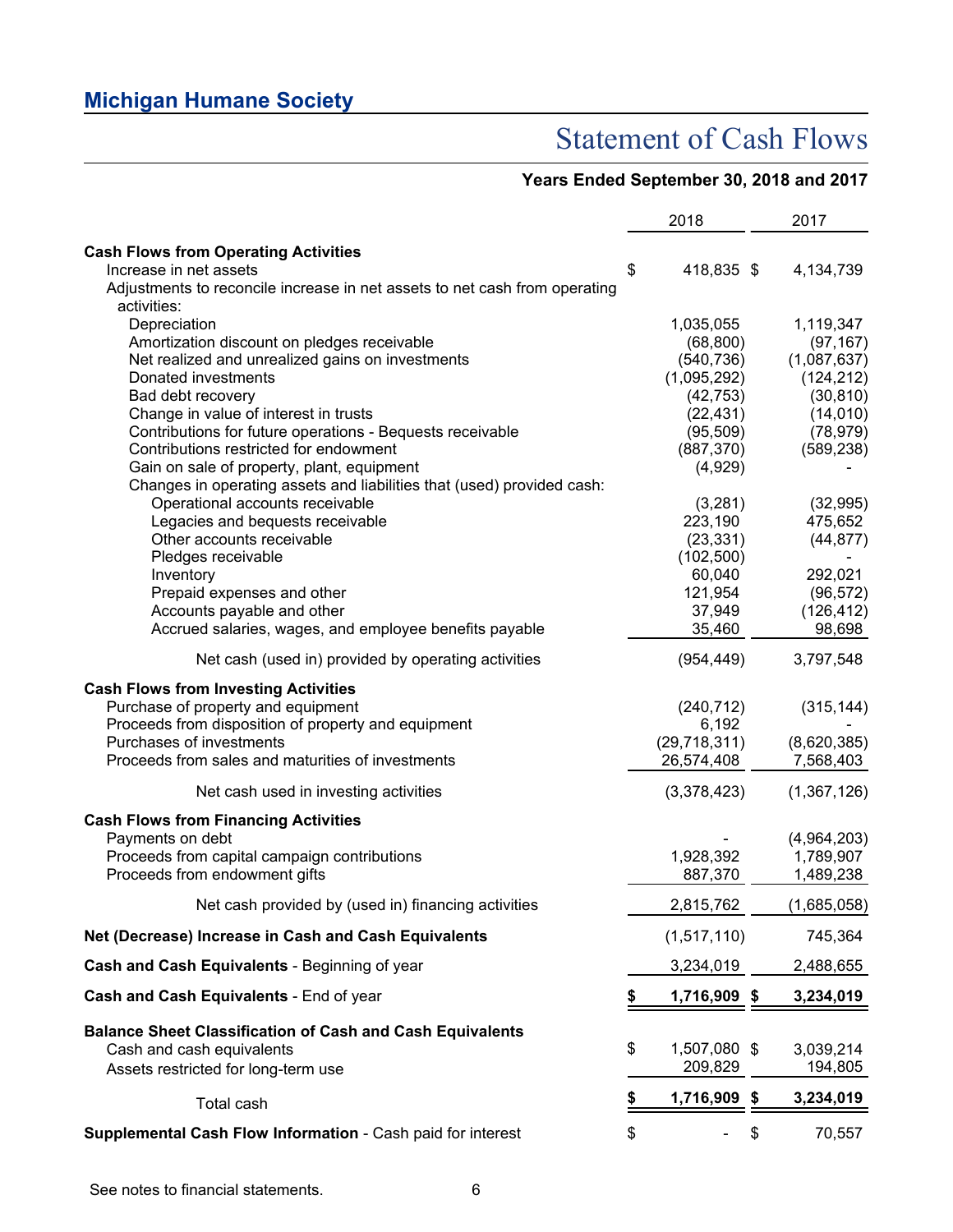### **September 30, 2018 and 2017**

### **Note 1 - Nature of Organization**

Michigan Humane Society (the "Organization") is a not-for-profit corporation dedicated to improving and saving lives through compassionate care, community engagement and advocacy for animals. The Organization operates four adoption centers, three charitable veterinary hospitals, emergency animal rescue services, a cruelty investigation division, and an education division. In addition, the Organization facilitates companion animal adoption at multiple offsite locations and special events. Southeastern Michigan is the primary service area for the Organization's operations.

## **Note 2 - Significant Accounting Policies**

#### *Basis of Accounting*

The accompanying financial statements have been prepared on the accrual basis of accounting.

#### *Cash Equivalents*

The Organization considers all investments with an original maturity of three months or less when purchased to be cash equivalents, except for certain money market mutual funds that are included in the Organization's investment portfolio. The balances in the Organization's deposit accounts may, from time to time, exceed the amounts covered by FDIC insurance.

#### *Accounts Receivable*

Accounts receivable consist of operational accounts receivable, capital campaign and other pledges receivable, legacies and bequests receivable, and investment-related and other accounts receivable.

Operational accounts receivable are stated at invoice amounts from services provided. An allowance for doubtful accounts is established based on a specific assessment of all invoices that remain unpaid following normal payment periods. In addition, a general valuation allowance is established for other accounts receivable based on historical loss experience. All amounts deemed uncollectible are charged against the allowance for doubtful accounts in the period that determination is made. All operational accounts receivable are considered fully collectible as of September 30, 2018 and 2017.

Capital campaign and other pledges receivable are stated at the gross promise to give, less amortized discounts and allowances for uncollectible pledges. The Organization calculates the amortized discounts at 3.00 percent of the pledges receivable balance as of September 30, 2018 and 2017.

The legacies and bequests receivable consist of wills and bequests for which the donor and all other life beneficiaries are deceased and are, therefore, irrevocable. Payment on these receivables is expected in the next year. The legacies and bequests receivable are deemed fully collectible as of September 30, 2018 and 2017.

The investment-related and other accounts receivable consist primarily of interest and dividend income receivable.

#### *Investments*

Investments in debt and equity securities are recorded at fair value, as described in Note 4.

#### *Risks and Uncertainties*

The Organization invests in various investment securities. Investment securities are exposed to various risks, such as interest rate, market, and credit risks. Due to the level of risk associated with certain investment securities, it is at least reasonably possible that changes in the values of investment securities will occur in the near term and that such changes could materially affect the amounts reported in the balance sheet.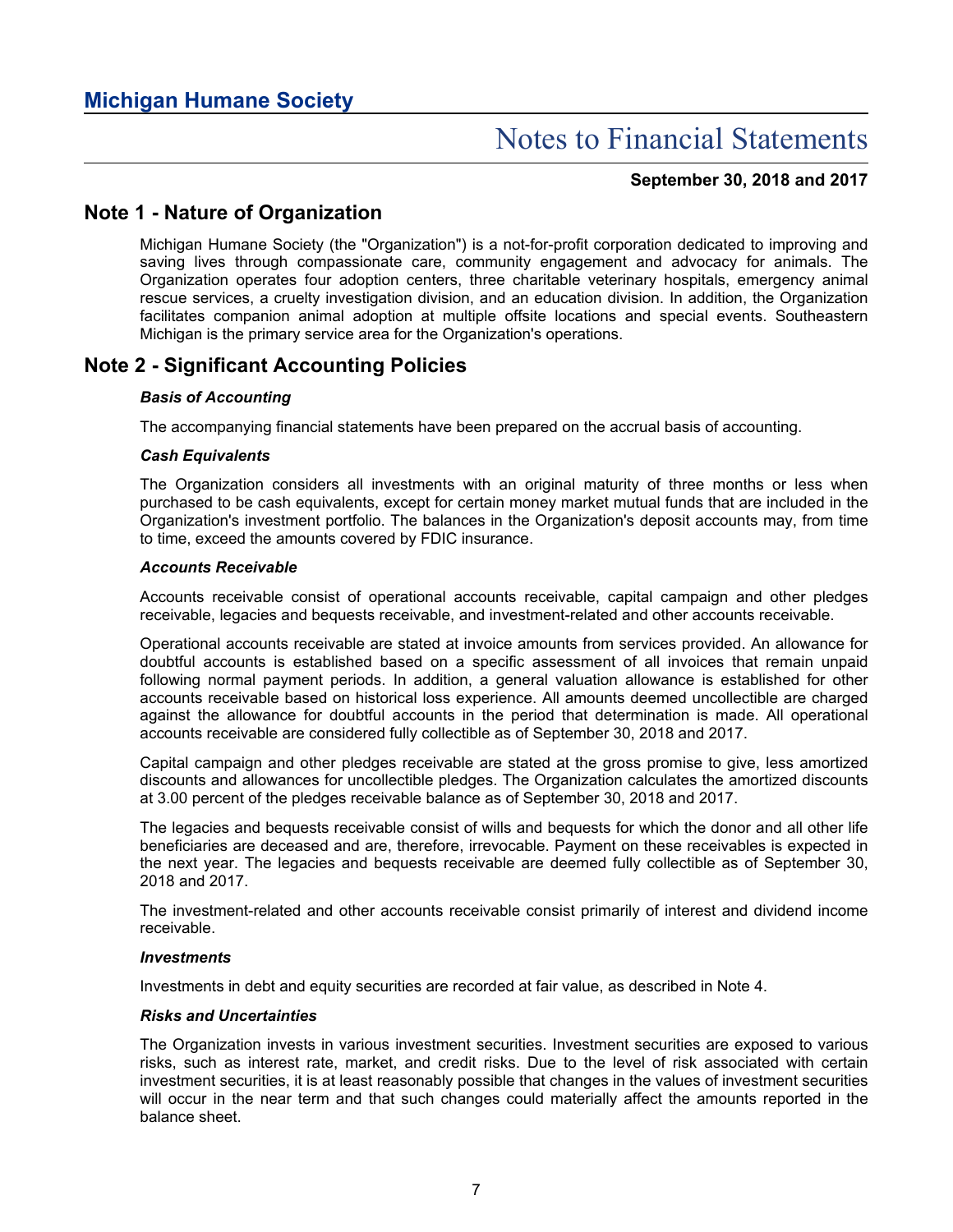**September 30, 2018 and 2017**

## **Note 2 - Significant Accounting Policies (Continued)**

#### *Inventory*

Inventory, which consists of medical supplies, is stated at the lower of cost or net realizable value, using first-in, first-out (FIFO) method of valuation.

#### *Interest in Trusts*

Interest in trusts consists of funds that are held in trusts of which the Organization is a beneficiary. The corpus of the trusts is expected to be paid to the Organization in 2020.

#### *Property and Equipment*

Property and equipment are recorded at cost when purchased or at fair value at the date of donation and are being depreciated on a straight-line basis over their estimated useful lives, which range from 2 to 40 years depending on the type of asset. Costs of maintenance and repairs are charged to expense when incurred.

The Organization reports gifts of property, plant, and equipment as unrestricted support, unless explicit donor stipulations specify how the donated assets must be used. Gifts of property, plant, and equipment with explicit restrictions that specify how the assets are to be used and gifts of cash or other assets that must be used to acquire property, plant, and equipment are reported as restricted support. Absent explicit donor stipulations about how long the property, plant, and equipment must be maintained, the Organization reports expirations of donor restrictions over time based on an estimate of the useful lives of the donated or acquired property, plant, and equipment.

#### *Assets Restricted for Long-term Use*

Assets restricted for long-term use consist of cash and cash equivalents restricted for building projects.

#### *Contributions*

Contributions of cash and other assets, including unconditional promises to give in the future, are reported as revenue when received, measured at fair value. Donor promises to give in the future are recorded at the present value of estimated future cash flows.

Contributions without donor-imposed restrictions and contributions with donor-imposed time or purpose restrictions that are met in the same period as the gift are both reported as unrestricted support. Other restricted gifts are reported as restricted support and temporarily or permanently restricted net assets.

The Organization receives donations of various goods and services. For the years ended September 30, 2018 and 2017, in-kind donations of approximately \$524,000 and \$419,000, respectively, met the criteria for recording in accordance with generally accepted accounting principles and have been recorded in the statement of activities and changes in net assets. The Organization also receives significant volunteer services that are not recordable in accordance with generally accepted accounting principles.

#### *Revenue Recognition*

Adoption center and charitable veterinary hospital revenue is recognized when ownership is transferred or when services are performed.

#### *Classification of Net Assets*

Net assets of the Organization are classified as unrestricted, temporarily restricted, or permanently restricted depending on the presence and characteristics of donor-imposed restrictions limiting the Organization's ability to use or dispose of contributed assets or the economic benefits embodied in those assets.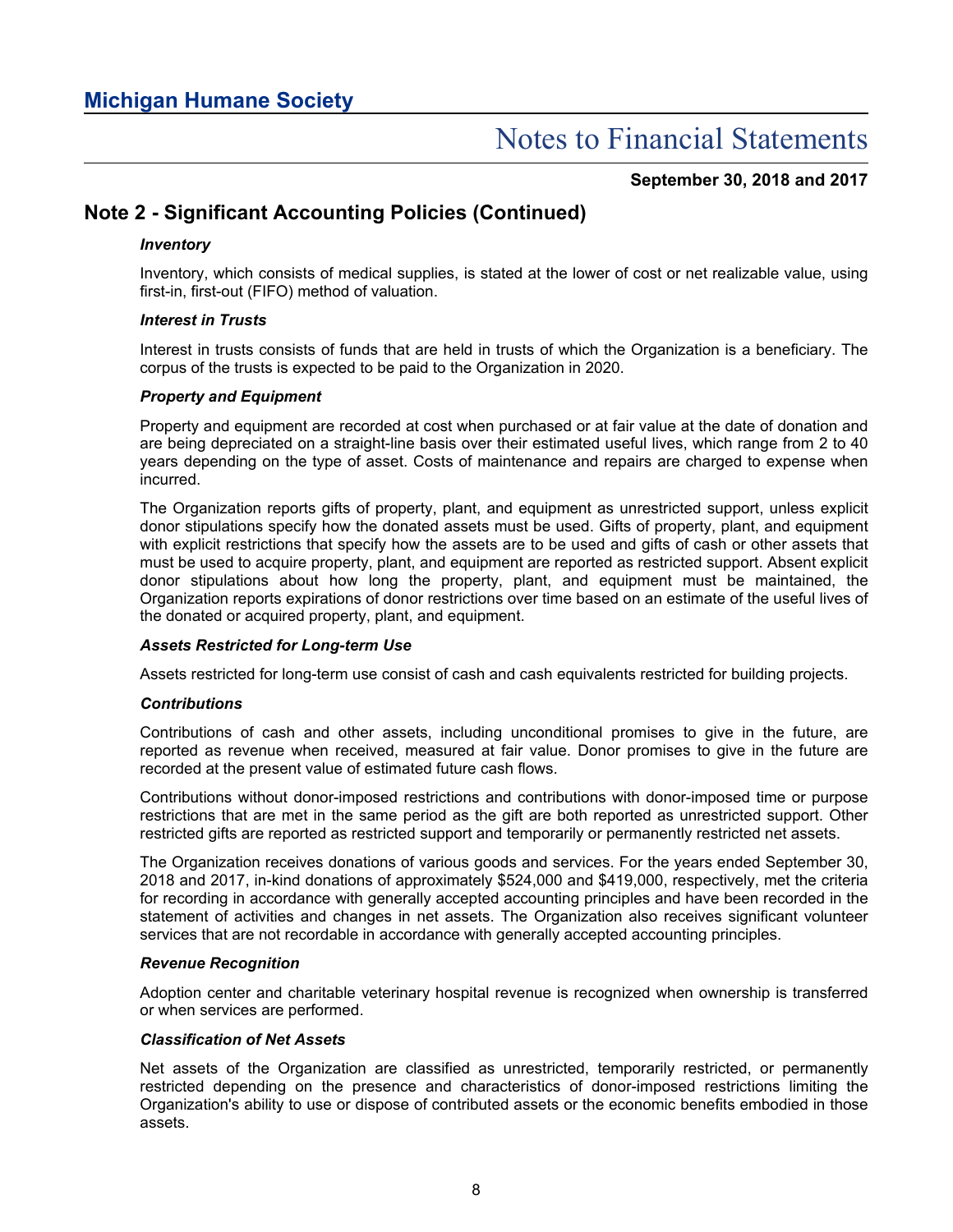#### **September 30, 2018 and 2017**

## **Note 2 - Significant Accounting Policies (Continued)**

Donor-imposed restrictions that expire with the passage of time or that can be removed by meeting certain requirements result in temporarily restricted net assets. Permanently restricted net assets result from donor-imposed restrictions that limit the use of net assets in perpetuity. Earnings, gains, and losses on permanently restricted net assets are available to support the general charitable purpose of the Organization. In accordance with generally accepted accounting principles, these earnings and gains are classified as temporarily restricted until they are appropriated for expenditure.

#### *Board-designated Net Assets*

Unrestricted board-designated net assets are investments and other assets set aside by the board as disclosed in Note 7. These designations are based on board actions, which can be altered or revoked at a future time by the board.

#### *Functional Allocation of Expenses*

The costs of providing the program and support services have been reported on a functional basis in the statement of activities and changes in net assets. Indirect costs have been allocated between the various programs and support services based on estimates, as determined by management. Although the methods of allocation used are considered reasonable, other methods could be used that would produce different amounts.

#### *Use of Estimates*

The preparation of financial statements in conformity with generally accepted accounting principles requires management to make estimates and assumptions that affect the reported amounts of assets and liabilities and disclosure of contingent assets and liabilities at the date of the financial statements and the reported amounts of revenue and expenses during the reporting period. Actual results could differ from those estimates.

#### *Federal Income Taxes*

The Organization is exempt from income tax under provisions of Internal Revenue Code Section 501(c)(3).

#### *Upcoming Accounting Pronouncements*

In August 2016, the Financial Accounting Standards Board (FASB) issued Accounting Standards Update (ASU) No. 2016-14, *Not-for-Profit Entities (Topic 958): Presentation of Financial Statements of Not-for-Profit Entities.* ASU No. 2016-14 requires significant changes to the financial reporting model of organizations that follow FASB not-for-profit rules, including changing from three classes of net assets to two classes: net assets with donor restrictions and net assets without donor restrictions. The ASU will also require changes in the way certain information is aggregated and reported by the Organization, including required disclosures about the liquidity and availability of resources. The new standard is effective for the Organization's year ending September 30, 2019 and thereafter and must be applied on a retrospective basis. The standard is expected to have an impact on the Organization's net asset presentation and result in enhanced liquidity and availability of resources disclosures.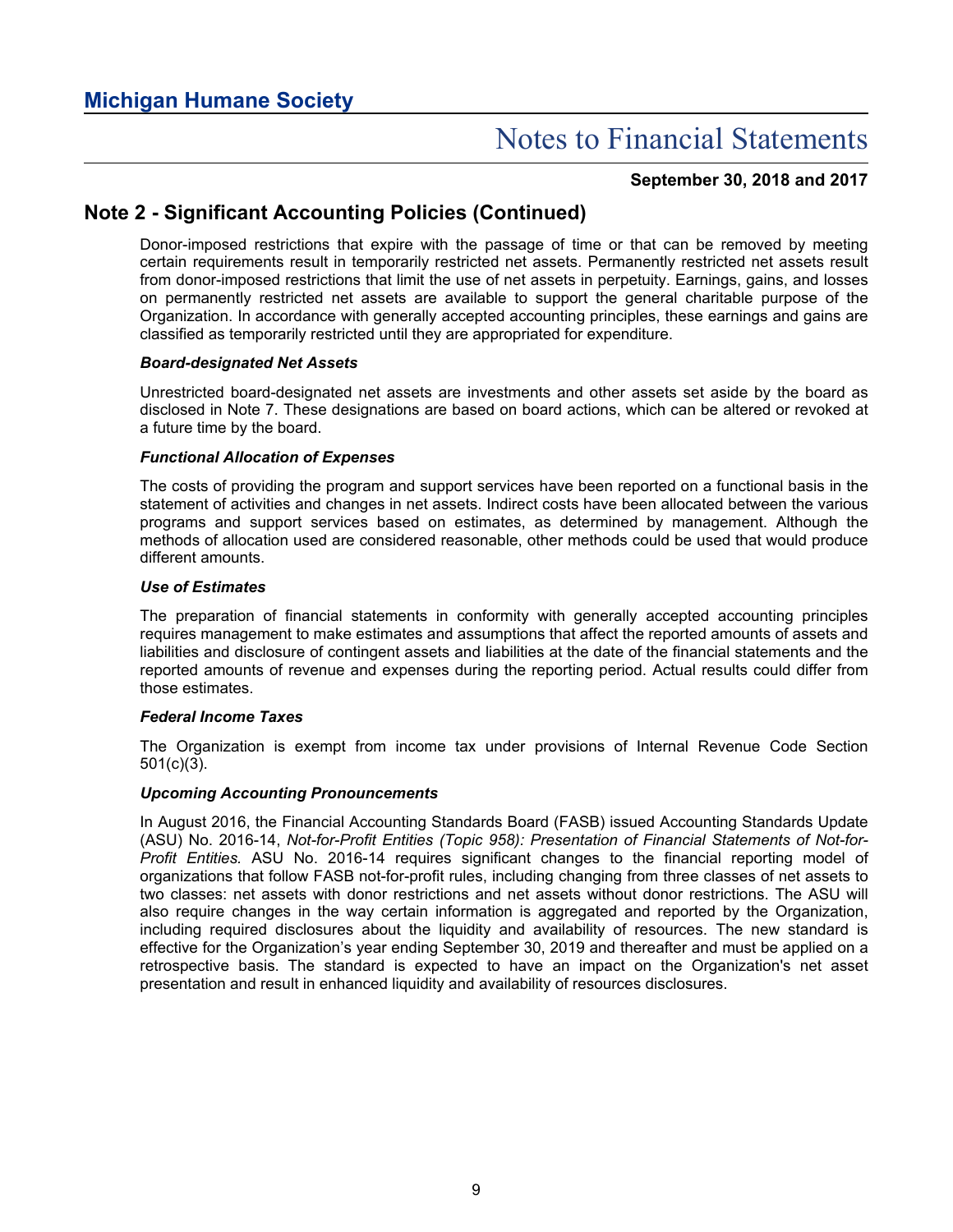### **September 30, 2018 and 2017**

## **Note 2 - Significant Accounting Policies (Continued)**

In May 2014, the FASB issued ASU No. 2014-09, *Revenue from Contracts with Customers (Topic 606)*, which will supersede the current revenue recognition requirements in Topic 605, *Revenue Recognition*. The ASU is based on the principle that revenue is recognized to depict the transfer of goods or services to customers in an amount that reflects the consideration to which the entity expects to be entitled in exchange for those goods or services. The ASU also requires additional disclosure about the nature, amount, timing, and uncertainty of revenue and cash flows arising from customer contracts, including significant judgments and changes in judgments and assets recognized from costs incurred to obtain or fulfill a contract. The new guidance will be effective for the Organization's year ending September 30, 2020. The ASU permits application of the new revenue recognition guidance using one of two retrospective application methods. The Organization is in the process of determining which application method it will use and the potential effects of the new standard on the financial statements.

In June 2018, the FASB issued ASU No. 2018-08, *Clarifying the Scope and the Accounting Guidance for Contributions Received and Contributions Made,* which provides enhanced guidance to assist entities in (1) evaluating whether transactions should be accounted for as contributions (nonreciprocal transactions) or as exchange (reciprocal transactions) and (2) determining whether a contribution is conditional. The accounting guidance will result in more governmental contracts being accounted for as contributions and may delay revenue recognition for certain grants and contributions that no longer meet the definition of unconditional. The new guidance will be effective for the Organization's year ending September 30, 2020 and will be applied on a modified prospective basis. The Organization does not typically receive government contracts, and it has not yet determined the impact on the timing of recognition of foundation and individual grants and contributions.

The FASB issued ASU No. 2016-02, *Leases*, which will supersede the current lease requirements in ASC 840. The ASU requires lessees to recognize a right-to-use asset and related lease liability for all leases, with a limited exception for short-term leases. Leases will be classified as either finance or operating, with the classification affecting the pattern of expense recognition in the statement of operations. Currently, leases are classified as either capital or operating, with only capital leases recognized on the balance sheet. The reporting of lease-related expenses in the statements of operations and cash flows will be generally consistent with the current guidance. The new lease guidance will be effective for the Organization's year ending September 30, 2021 and will be applied using a modified retrospective transition method to the beginning of the earliest period presented. If the Organization is engaged in longterm building or equipment leases at the time of the standard's implementation, the standard is expected to increase the Organization's assets and liabilities and potentially have an impact on the pattern of expenses recognition in the statement of activities and changes in net assets.

#### *Subsequent Events*

The financial statements and related disclosures include evaluation of events up through and including February 12, 2019, which is the date the financial statements were available to be issued.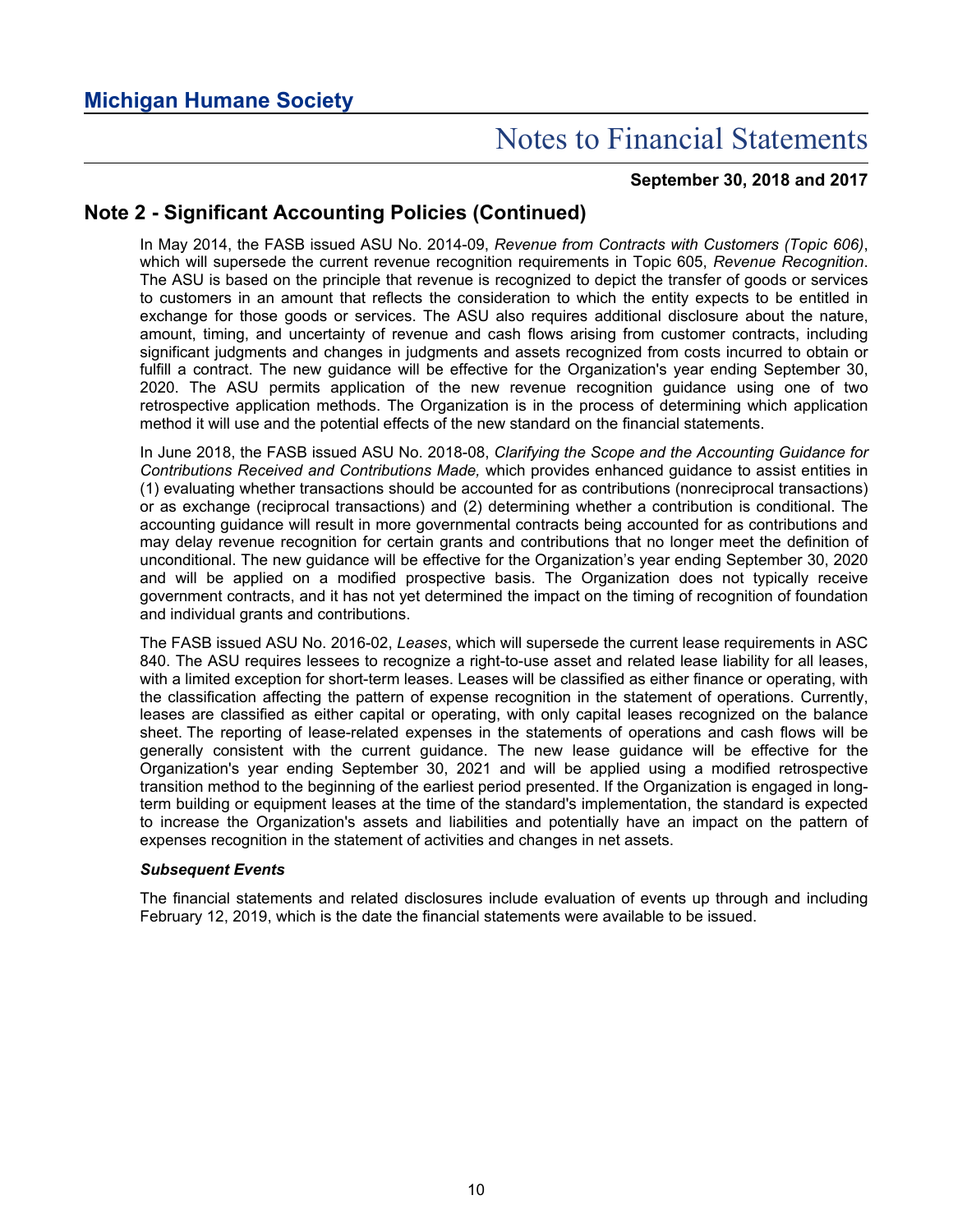## Notes to Financial Statements

### **September 30, 2018 and 2017**

## **Note 3 - Contributions Receivable**

Included in contributions receivable are several unconditional promises to give generated from a capital campaign that began during 2013 and other pledges receivable. They are included as follows:

|                                                                                                                                   | 2018                                     | 2017                               |
|-----------------------------------------------------------------------------------------------------------------------------------|------------------------------------------|------------------------------------|
| Gross promises to give before unamortized discount<br>Less allowance for uncollectible contributions<br>Less unamortized discount | \$<br>897,759 \$<br>(18,100)<br>(66,200) | 2,695,608<br>(54,000)<br>(113,810) |
| Net contributions receivable                                                                                                      | \$<br>813,459 \$                         | 2,527,798                          |
| Amounts due in:<br>Less than one year<br>One to three years                                                                       | \$<br>597.770 \$<br>299,989              | 1,305,618<br>1,389,990             |
| Total                                                                                                                             | \$<br>897.759                            | 2,695,608                          |

The Organization receives contributions from related parties, such as board members and management. For the years ended September 30, 2018 and 2017, such contributions were approximately \$230,000 and \$160,000, respectively. Related party contribution receivables were \$99,000 and \$398,619 at September 30, 2018 and 2017, respectively.

### **Note 4 - Fair Value Measurements**

Accounting standards require certain assets and liabilities be reported at fair value in the financial statements and provide a framework for establishing that fair value. The framework for determining fair value is based on a hierarchy that prioritizes the inputs and valuation techniques used to measure fair value.

The following tables present information about the Organization's assets measured at fair value on a recurring basis at September 30, 2018 and 2017 and the valuation techniques used by the Organization to determine those fair values.

Fair values determined by Level 1 inputs use quoted prices in active markets for identical assets that the Organization has the ability to access.

Fair values determined by Level 2 inputs use other inputs that are observable, either directly or indirectly. These Level 2 inputs include quoted prices for similar assets in active markets and other inputs, such as interest rates and yield curves, that are observable at commonly quoted intervals.

Level 3 inputs are unobservable inputs, including inputs that are available in situations where there is little, if any, market activity for the related asset. These Level 3 fair value measurements are based primarily on management's own estimates using pricing models, discounted cash flow methodologies, or similar techniques taking into account the characteristics of the asset.

In instances whereby inputs used to measure fair value fall into different levels in the above fair value hierarchy, fair value measurements in their entirety are categorized based on the lowest level input that is significant to the valuation. The Organization's assessment of the significance of particular inputs to these fair value measurements requires judgment and considers factors specific to each asset.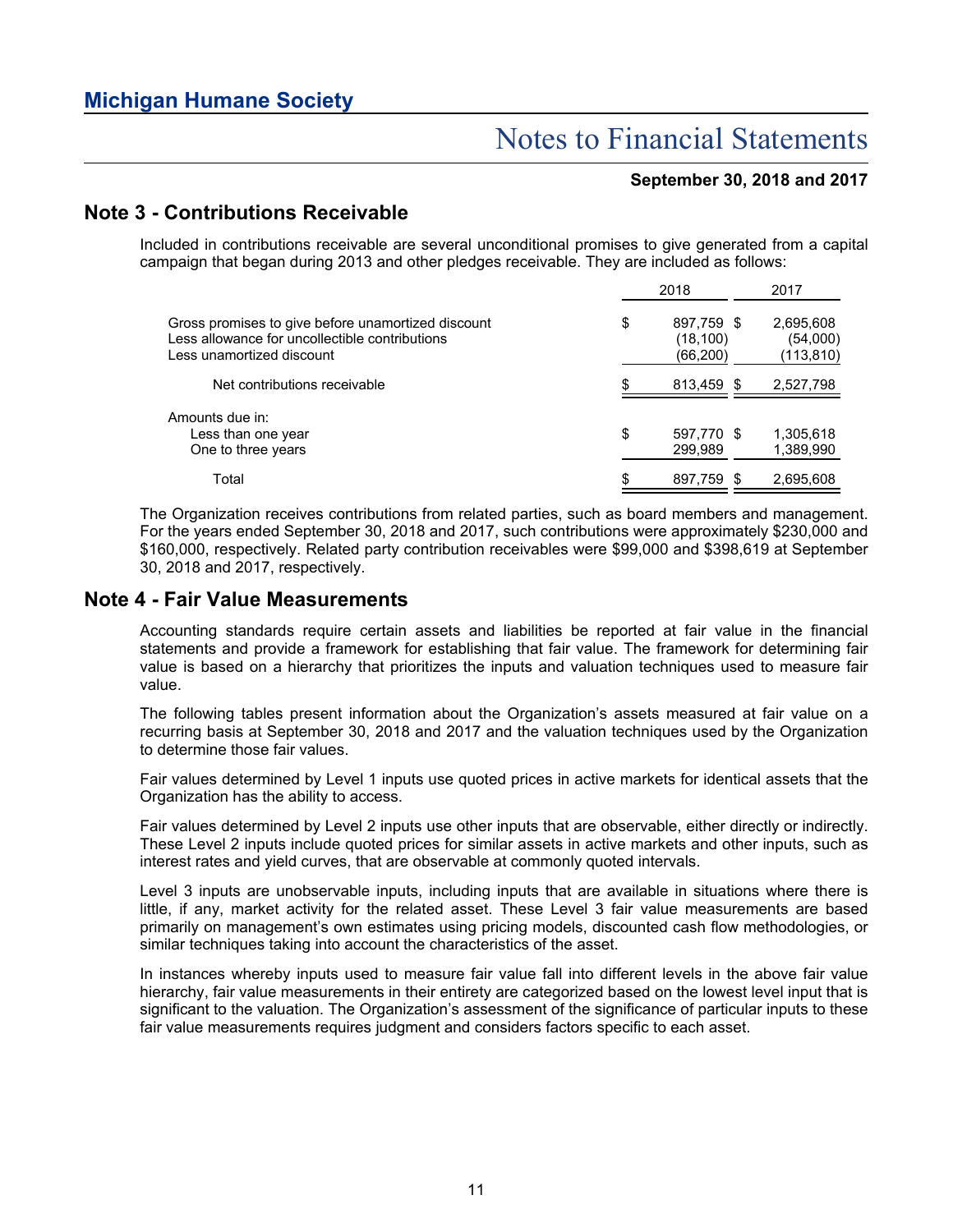### **September 30, 2018 and 2017**

## **Note 4 - Fair Value Measurements (Continued)**

|                                                                                           | Assets Measured at Fair Value on a Recurring Basis at September 30,<br>2018 |                                                                                   |  |                                                        |    |                                                                             |    |                                                         |  |  |  |  |
|-------------------------------------------------------------------------------------------|-----------------------------------------------------------------------------|-----------------------------------------------------------------------------------|--|--------------------------------------------------------|----|-----------------------------------------------------------------------------|----|---------------------------------------------------------|--|--|--|--|
|                                                                                           |                                                                             | Quoted Prices in<br><b>Active Markets</b><br>for Identical<br>Assets<br>(Level 1) |  | Significant Other<br>Observable<br>Inputs<br>(Level 2) |    | Significant<br>Unobservable<br>Inputs<br>(Level 3)                          |    | Balance at<br>September 30,<br>2018                     |  |  |  |  |
| <b>Assets</b><br>Investments:                                                             |                                                                             |                                                                                   |  |                                                        |    |                                                                             |    |                                                         |  |  |  |  |
| Money market funds<br>U.S. agency notes<br>Mutual funds<br>Mortgage-backed securities     | \$                                                                          | 1,839,820 \$<br>82,138                                                            |  | 1,197,465<br>568,633                                   | S  |                                                                             | S  | 1,839,820<br>1,197,465<br>82,138<br>568,633             |  |  |  |  |
| Common stock<br>Corporate debt                                                            |                                                                             | 8,314,711                                                                         |  | 2,806,281                                              |    |                                                                             |    | 8,314,711<br>2,806,281                                  |  |  |  |  |
| <b>Total investments</b>                                                                  |                                                                             | 10,236,669                                                                        |  | 4,572,379                                              |    |                                                                             |    | 14,809,048                                              |  |  |  |  |
| Interest in trusts                                                                        |                                                                             |                                                                                   |  |                                                        |    | 860,514                                                                     |    | 860,514                                                 |  |  |  |  |
| Total assets                                                                              | \$                                                                          | 10,236,669 \$                                                                     |  | 4,572,379                                              | \$ | 860,514 \$                                                                  |    | 15,669,562                                              |  |  |  |  |
|                                                                                           |                                                                             |                                                                                   |  |                                                        |    | Assets Measured at Fair Value on a Recurring Basis at September 30,<br>2017 |    |                                                         |  |  |  |  |
|                                                                                           |                                                                             |                                                                                   |  |                                                        |    |                                                                             |    |                                                         |  |  |  |  |
|                                                                                           |                                                                             | Quoted Prices in<br><b>Active Markets</b><br>for Identical<br>Assets<br>(Level 1) |  | Significant Other<br>Observable<br>Inputs<br>(Level 2) |    | Significant<br>Unobservable<br>Inputs<br>(Level 3)                          |    | Balance at<br>September 30,<br>2017                     |  |  |  |  |
| <b>Assets</b><br>Investments:                                                             |                                                                             |                                                                                   |  |                                                        |    |                                                                             |    |                                                         |  |  |  |  |
| Money market funds<br>U.S. agency notes<br>Mutual funds<br>Common stock<br>Corporate debt | \$                                                                          | 2,013,599 \$<br>74,496<br>5,537,796                                               |  | 99,730<br>2,303,496                                    | S  |                                                                             | \$ | 2,013,599<br>99,730<br>74,496<br>5,537,796<br>2,303,496 |  |  |  |  |
| <b>Total investments</b>                                                                  |                                                                             | 7,625,891                                                                         |  | 2,403,226                                              |    |                                                                             |    | 10,029,117                                              |  |  |  |  |
| Interest in trusts                                                                        |                                                                             |                                                                                   |  |                                                        |    | 838,083                                                                     |    | 838,083                                                 |  |  |  |  |

Debt securities, which include convertible bonds and corporate bonds, U.S. agency notes and mortgagebacked securities, are valued using quoted market prices and other market data for the same or comparable instruments and transactions in establishing the prices, discounted cash flow models, and other pricing models. These models are primarily industry-standard models that consider various assumptions, including time value and yield curve, as well as other relevant economic measures.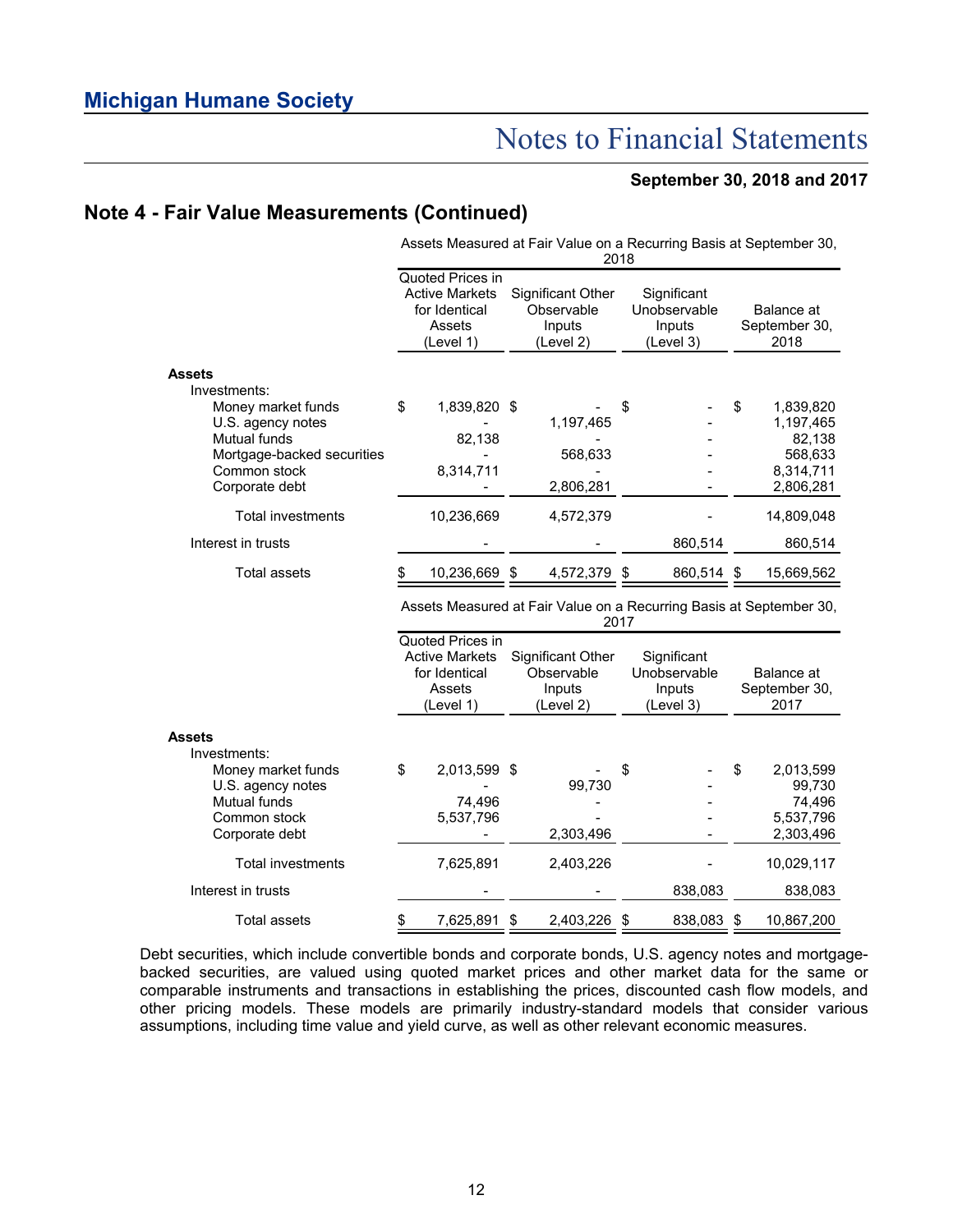### **September 30, 2018 and 2017**

## **Note 4 - Fair Value Measurements (Continued)**

The following table summarizes the valuation methods and inputs used to determine fair value at September 30, 2018 for assets measured at fair value on a recurring basis using unobservable inputs (Level 3 inputs):

|                             | Fair Value at<br>September 30,<br>2018 | <b>Valuation Technique</b>   | Unobservable<br>Inputs                        | Range of Inputs |
|-----------------------------|----------------------------------------|------------------------------|-----------------------------------------------|-----------------|
| Assets - Interest in trusts | \$                                     | 860.514 Discounted cash flow | Growth rate<br>Remaining life<br>expectancies | 3.00%           |
|                             |                                        |                              | of beneficiaries                              | $22-24$ years   |
|                             | Fair Value at<br>September 30,         |                              | Unobservable                                  |                 |
|                             | 2017                                   | <b>Valuation Technique</b>   | Inputs                                        | Range of Inputs |
| Assets - Interest in trusts | \$                                     | 838.083 Discounted cash flow | Growth rate<br>Remaining life<br>expectancies | 3.00%           |
|                             |                                        |                              | of beneficiaries                              | $23-24$ years   |

The Organization has processes in place to select the appropriate valuation technique and unobservable inputs to perform Level 3 fair value measurements. These processes include reviewing the life expectancy of the income beneficiary of the trusts, the term of the trusts, the expected growth and distribution rates, and the Organization's relative share of assets held in trusts.

Changes in Level 3 assets measured at fair value on a recurring basis for the years ended September 30, 2018 and 2017 are as follows:

|                                                                       | Interest in Trusts      |
|-----------------------------------------------------------------------|-------------------------|
| Balance at October 1, 2017<br>Change in beneficial interest in trusts | \$<br>838,083<br>22,431 |
| Balance at September 30, 2018                                         | \$<br>860,514           |
|                                                                       | Interest in Trusts      |
| Balance at October 1, 2016<br>Change in beneficial interest in trusts | \$<br>824,073<br>14,010 |
| Balance at September 30, 2017                                         | \$<br>838,083           |

Both observable and unobservable inputs may be used to determine the fair value of positions classified as Level 3 assets. As a result, the unrealized gains and losses for these assets presented in the tables above may include changes in fair value that were attributable to both observable and unobservable inputs.

Of the Level 3 assets still held by the Organization at September 30, 2018, the unrealized gain for the years ended September 30, 2018 and 2017 was \$22,431 and \$14,010, respectively, which is recognized in the statement of activities and changes in net assets.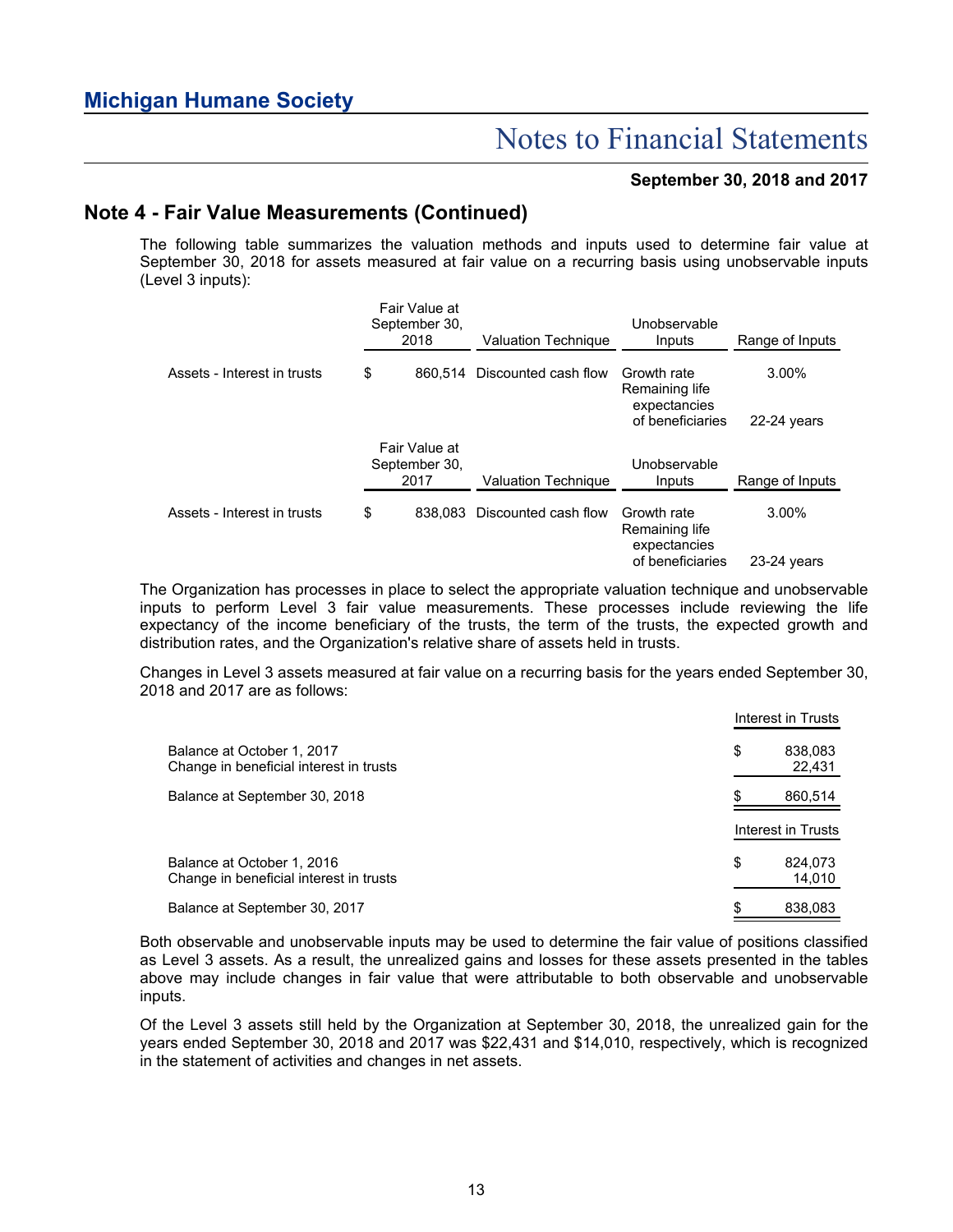#### **September 30, 2018 and 2017**

## **Note 5 - Property and Equipment**

Property and equipment are summarized as follows:

|                                 | 2018                | 2017       |
|---------------------------------|---------------------|------------|
| Land                            | \$<br>917.095 \$    | 913,790    |
| Land improvements               | 476.445             | 465.540    |
| <b>Buildings</b>                | 19.919.845          | 19,919,845 |
| <b>Building improvements</b>    | 2,326,807           | 2,301,611  |
| Medical and other equipment     | 4,710,242           | 4,836,521  |
| Transportation equipment        | 708.888             | 954,690    |
| <b>Furniture and fixtures</b>   | 862,604             | 894,310    |
| Computer equipment and software | 414.672             | 459,372    |
| Leasehold improvements          | 112.009             | 112,009    |
| Construction in progress        | 27,105              | 61,717     |
| Total cost                      | 30,475,712          | 30.919.405 |
| Accumulated depreciation        | 11,320,951          | 10,969,038 |
| Net property and equipment      | \$<br>19.154.761 \$ | 19.950.367 |

Depreciation expense for 2018 and 2017 was \$1,035,055 and \$1,119,347, respectively.

## **Note 6 - Debt Facility**

During 2015, the Organization obtained a \$7,500,000 line of credit from a bank to fund the construction of the new Detroit building project. The draw period on the line of credit expired on December 31, 2015, at which point the outstanding balance of \$6,796,203 was converted to a five-year reducing revolver note. Each year, on December 31, the bank's revolver commitment was to be reduced by 10 percent (\$679,620) until December 31, 2020, at which time a balloon payment of unpaid principal and interest would be due. Interest is payable monthly at a rate of 1.50 percent above LIBOR (an effective rate of 2.02 percent at September 30, 2016). The Organization was subject to meeting certain covenant requirements, and the facility was collateralized by a first mortgage on the Detroit property and investments of the Organization. During 2017, the revolver note was paid off in full.

### **Note 7 - Board-designated Net Assets**

Operating reserve

Unrestricted net assets include net assets designated by the board for the following purposes as of September 30:

|   | 2018      | 2017      |
|---|-----------|-----------|
| S | 9.000.000 | 7.500.000 |

### **Note 8 - Temporarily and Permanently Restricted Net Assets**

Temporarily restricted net assets at September 30, 2018 and 2017 are restricted for the following purposes:

|                                                                                          | 2018                                     | 2017                              |
|------------------------------------------------------------------------------------------|------------------------------------------|-----------------------------------|
| Time-restricted contributions<br>Building and equipment improvements<br>Program activity | \$<br>956.815 \$<br>209.829<br>1.976.783 | 1,062,064<br>194.805<br>2,107,326 |
| Total temporarily restricted net assets                                                  | $3.143.427$ \$                           | 3,364,195                         |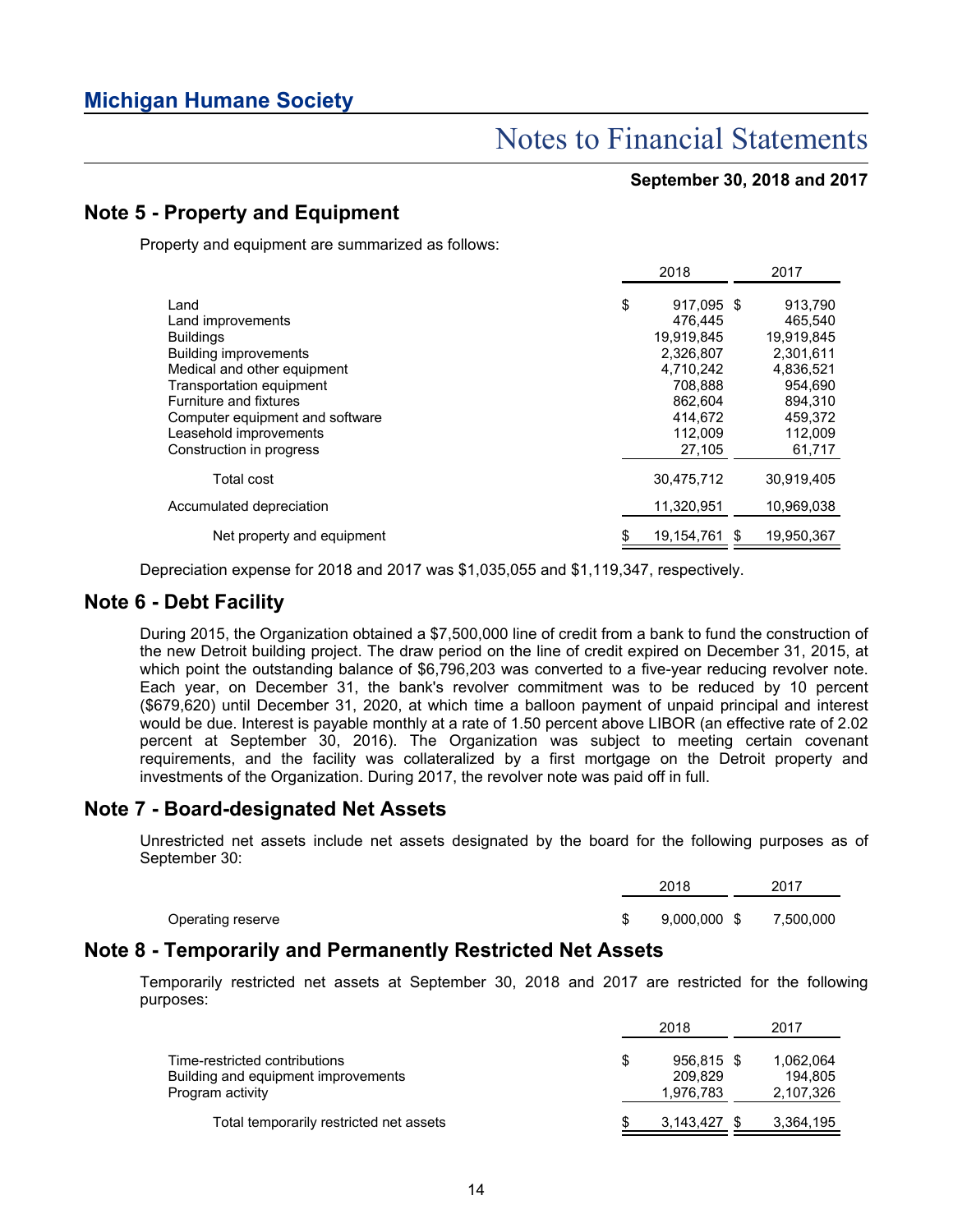### **September 30, 2018 and 2017**

## **Note 8 - Temporarily and Permanently Restricted Net Assets (Continued)**

Included in the amounts above for program activity is \$302,740 and \$61,519 in endowment earnings at September 30, 2018 and 2017, respectively.

At September 30, 2018 and 2017, permanently restricted net assets are \$2,597,066 and \$1,709,696, respectively. Funds are permanently restricted for an endowment.

### **Note 9 - Donor-restricted and Board-designated Endowments**

The Organization's endowment includes donor-restricted endowment funds. Net assets associated with endowment funds are classified and reported based on the existence or absence of donor-imposed restrictions.

#### *Interpretation of Relevant Law*

The board of directors of the Organization has interpreted the Uniform Prudent Management of Institutional Funds Act (UPMIFA) as requiring the preservation of the fair value of the original gift as of the gift date of the donor-restricted endowment funds absent explicit donor stipulations to the contrary. As a result of this interpretation, the Organization classifies as permanently restricted net assets (a) the original value of gifts donated to the permanent endowment, (b) the original value of subsequent gifts to the permanent endowment, and (c) accumulations to the permanent endowment made in accordance with the direction of the applicable donor gift instrument at the time the accumulation is added to the fund. The remaining portion of the donor-restricted endowment fund that is not classified in permanently restricted net assets is classified as temporarily restricted net assets, until those amounts are appropriated for expenditure by the Organization in a manner consistent with the standard of prudence prescribed by UPMIFA. In accordance with UPMIFA, the Organization considers the following factors in making a determination to appropriate or accumulate donor-restricted endowment funds:

- The duration and preservation of the fund
- The purpose of the Organization and the donor-restricted endowment fund
- General economic conditions
- The possible effect of inflation and deflation
- The expected total return from income and the appreciation of investments
- Other resources of the Organization
- The investment policies of the Organization

|                                     | Endowment Net Asset Composition by Type of Fund as of<br>September 30, 2018 |              |                           |            |  |                           |  |           |  |
|-------------------------------------|-----------------------------------------------------------------------------|--------------|---------------------------|------------|--|---------------------------|--|-----------|--|
|                                     |                                                                             | Unrestricted | Temporarilv<br>Restricted |            |  | Permanently<br>Restricted |  | Total     |  |
| Donor-restricted endowment funds \$ |                                                                             | $-$ \$       |                           | 302.740 \$ |  | 2.597.066 \$              |  | 2.899.806 |  |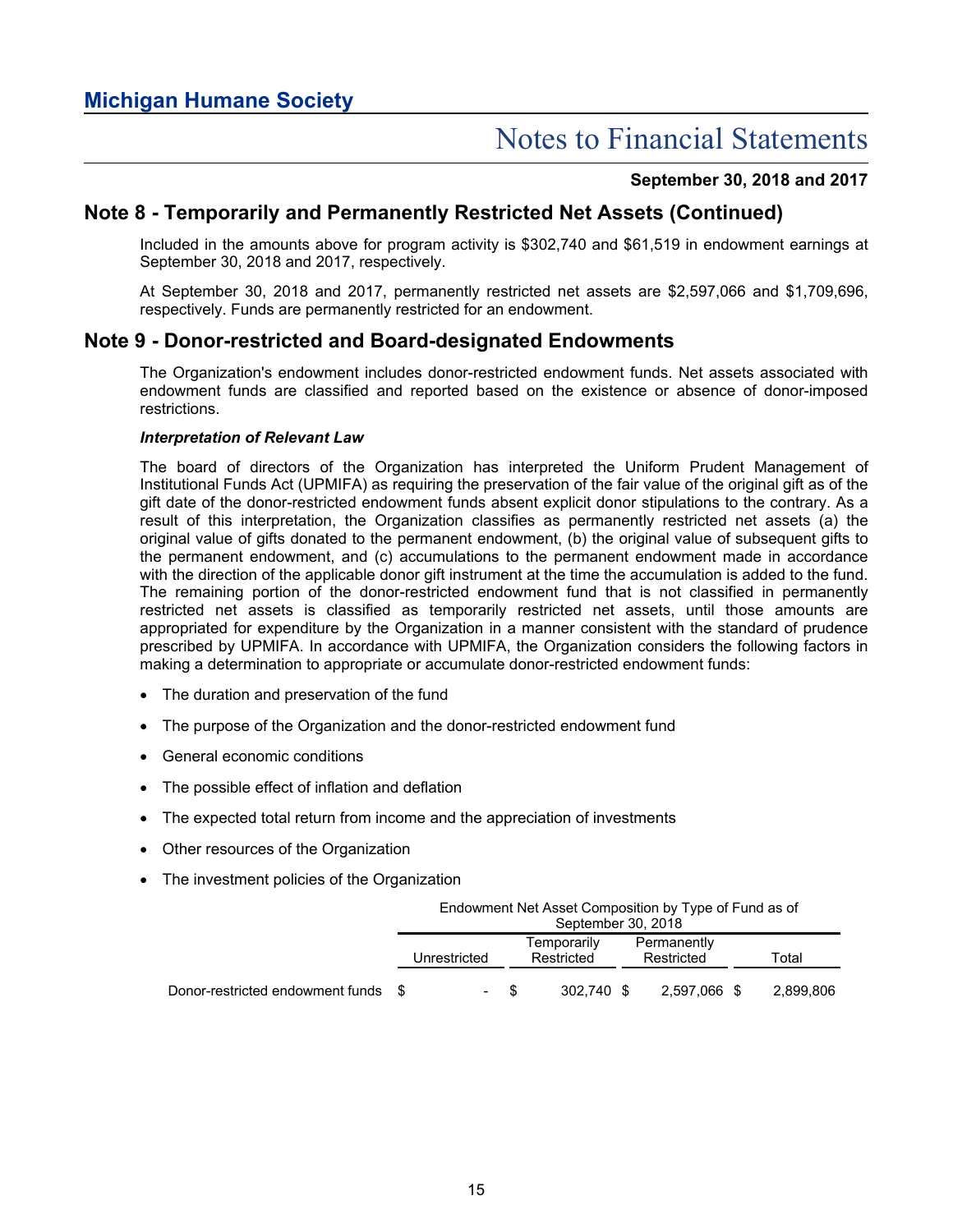### **September 30, 2018 and 2017**

## **Note 9 - Donor-restricted and Board-designated Endowments (Continued)**

|                                                                   | Changes in Endowment Net Assets for the Fiscal Year Ended<br>September 30, 2018 |              |    |                           |    |                                                           |    |                     |
|-------------------------------------------------------------------|---------------------------------------------------------------------------------|--------------|----|---------------------------|----|-----------------------------------------------------------|----|---------------------|
|                                                                   |                                                                                 | Unrestricted |    | Temporarily<br>Restricted |    | Permanently<br>Restricted                                 |    | Total               |
| Endowment net assets - Beginning<br>of year<br>Investment return: | \$                                                                              |              | \$ | 61,519 \$                 |    | 1,709,696 \$                                              |    | 1,771,215           |
| Investment income<br>Net appreciation (realized and               |                                                                                 |              |    | 98,714                    |    |                                                           |    | 98,714              |
| unrealized)                                                       |                                                                                 |              |    | 142,507                   |    |                                                           |    | 142,507             |
| Total investment return                                           |                                                                                 |              |    | 241,221                   |    |                                                           |    | 241,221             |
| Contributions                                                     |                                                                                 |              |    |                           |    | 887,370                                                   |    | 887,370             |
| Endowment net assets - End of<br>year                             |                                                                                 |              |    | 302,740                   | S  | 2,597,066                                                 | \$ | 2,899,806           |
|                                                                   | Endowment Net Asset Composition by Type of Fund as of<br>September 30, 2017     |              |    |                           |    |                                                           |    |                     |
|                                                                   |                                                                                 | Unrestricted |    | Temporarily<br>Restricted |    | Permanently<br>Restricted                                 |    | Total               |
| Donor-restricted endowment funds                                  | \$                                                                              |              | \$ | 61,519 \$                 |    | 1,709,696 \$                                              |    | 1,771,215           |
|                                                                   |                                                                                 |              |    | September 30, 2017        |    | Changes in Endowment Net Assets for the Fiscal Year Ended |    |                     |
|                                                                   |                                                                                 | Unrestricted |    | Temporarily<br>Restricted |    | Permanently<br>Restricted                                 |    | Total               |
| Endowment net assets - Beginning                                  |                                                                                 |              |    |                           |    |                                                           |    |                     |
| of year                                                           | \$                                                                              |              | \$ |                           | \$ | 220,458 \$                                                |    | 220,458             |
| Investment income<br>Contributions                                |                                                                                 |              |    | 61,519                    |    | 1,489,238                                                 |    | 61,519<br>1,489,238 |
| Endowment net assets - End of<br>year                             | \$                                                                              |              | \$ | 61,519                    | \$ | 1,709,696                                                 | \$ | 1,771,215           |

#### *Return Objectives and Risk Parameters*

The Organization has adopted investment and spending policies for endowment assets that attempt to provide a predictable stream of funding to programs supported by its endowment, while seeking to maintain the purchasing power of the endowment assets. Endowment assets include those assets of donor restricted funds that the Organization must hold in perpetuity or for a donor specified period. Under the investment policy, as approved by the board of directors, the endowment assets are invested in a manner that is intended to produce results that exceed the market index, or blended market index, net of fees selected and agreed upon by the Organization's board that most closely correspond to the style of investment management, while displaying an overall level of risk in the portfolio that is consistent with the risk associated with the benchmark specified. The Organization expects its endowment funds, over time, to emphasize long-term growth of principal, while avoiding excessive risk. Short-term volatility will be tolerated inasmuch as it is consistent with the volatility of a comparable market index.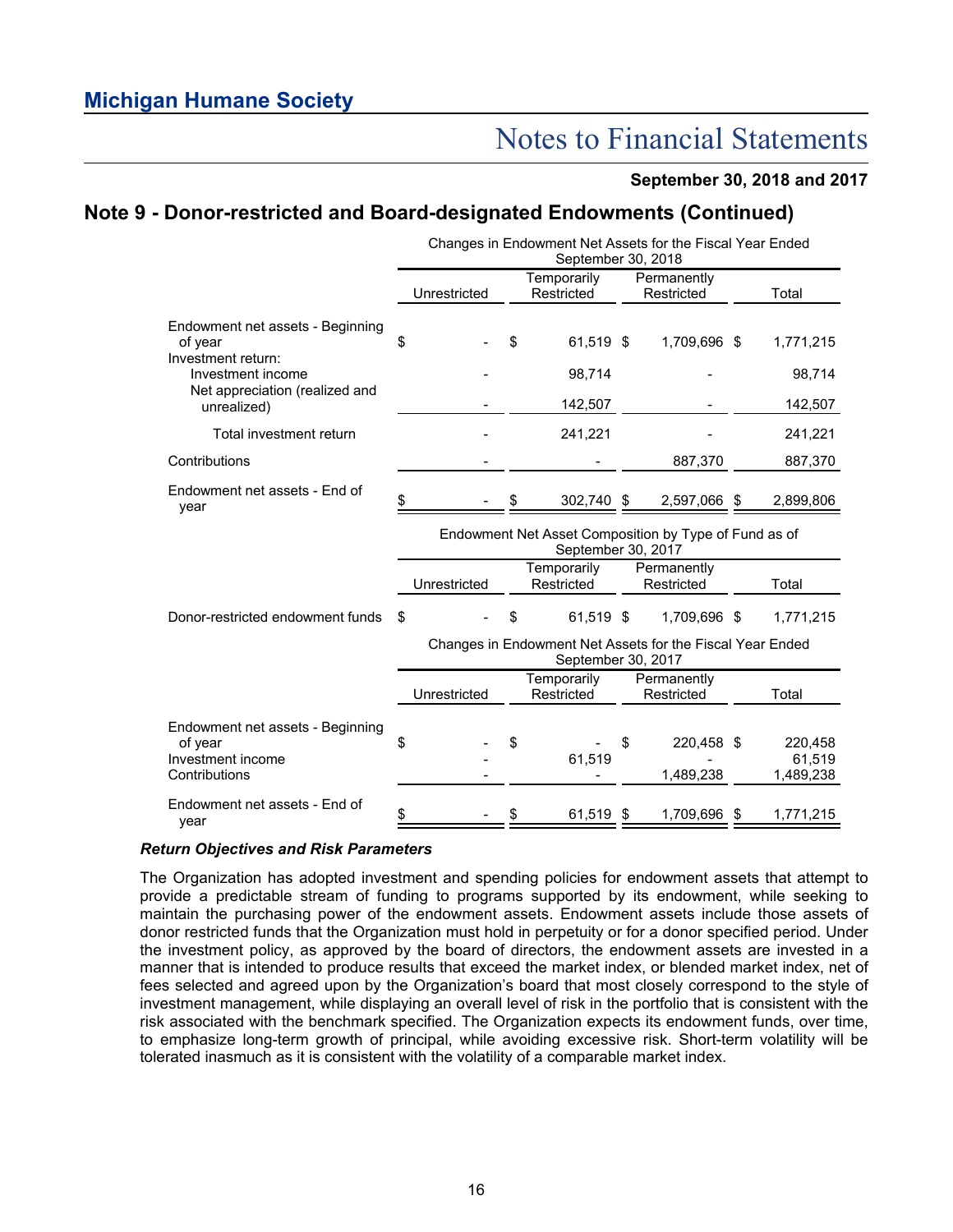### **September 30, 2018 and 2017**

## **Note 9 - Donor-restricted and Board-designated Endowments (Continued)**

#### *Strategies Employed for Achieving Objectives*

To satisfy its long-term rate-of-return objectives, the Organization relies on a total return strategy in which investment returns are achieved through both capital appreciation (realized and unrealized) and current yield (interest and dividends). The Organization targets a diversified asset allocation that places a greater emphasis on equity-based investments to achieve its long-term return objectives within prudent risk constraints.

#### *Distribution Policy and How the Investment Objectives Relate to Distribution Policy*

Income available for distribution will be up to 5 percent of its 12-quarter rolling average fair market value. The income that is not distributed will be reinvested. Distributions will not be made until the Organization has 12 quarters of historical endowment fair market value data or a \$5,000,000 endowment fair market value, whichever comes first. If the endowment's fair market value reaches \$5,000,000 before the Organization has 12 quarters of historical date, the Organization will use a rolling average of the total quarters available from the start date to the subsequent calculation date. During the years ended September 30, 2018 and 2017, the Organization did not distribute assets from its endowment fund.

## **Note 10 - Adoption Center and Charitable Veterinary Hospital Revenue**

Adoption center and charitable veterinary hospital revenue for the years ended September 30, 2018 and 2017 is reported net of discounts as follows:

|                                                                                                  |  | 2018                      | 2017                    |
|--------------------------------------------------------------------------------------------------|--|---------------------------|-------------------------|
| Adoption center and charitable veterinary hospital revenue - Gross<br>Clinic discounts and other |  | 7.821.221 \$<br>(827.161) | 7.330.058<br>(650, 199) |
| Total                                                                                            |  | 6.994.060 \$              | 6.679.859               |

Clinic discounts represent services provided for free or at reduced fees, including sterilizations performed for free or below cost, treatment and care provided to animals during their stay at the Organization, treatment of animals postadoption, treatment of animals from cruelty situations, and services provided to clients with limited financial capability at reduced prices.

### **Note 11 - Investment Gains**

Investment gains consisted of the following for the years ended September 30, 2018 and 2017:

|                                                                   |   | 2018                  | 2017                 |
|-------------------------------------------------------------------|---|-----------------------|----------------------|
| Interest and dividend income<br>Net realized and unrealized gains | S | 518.090 \$<br>540.736 | 155.451<br>1,087,637 |
| Total                                                             |   | 1,058,826 \$          | 1,243,088            |